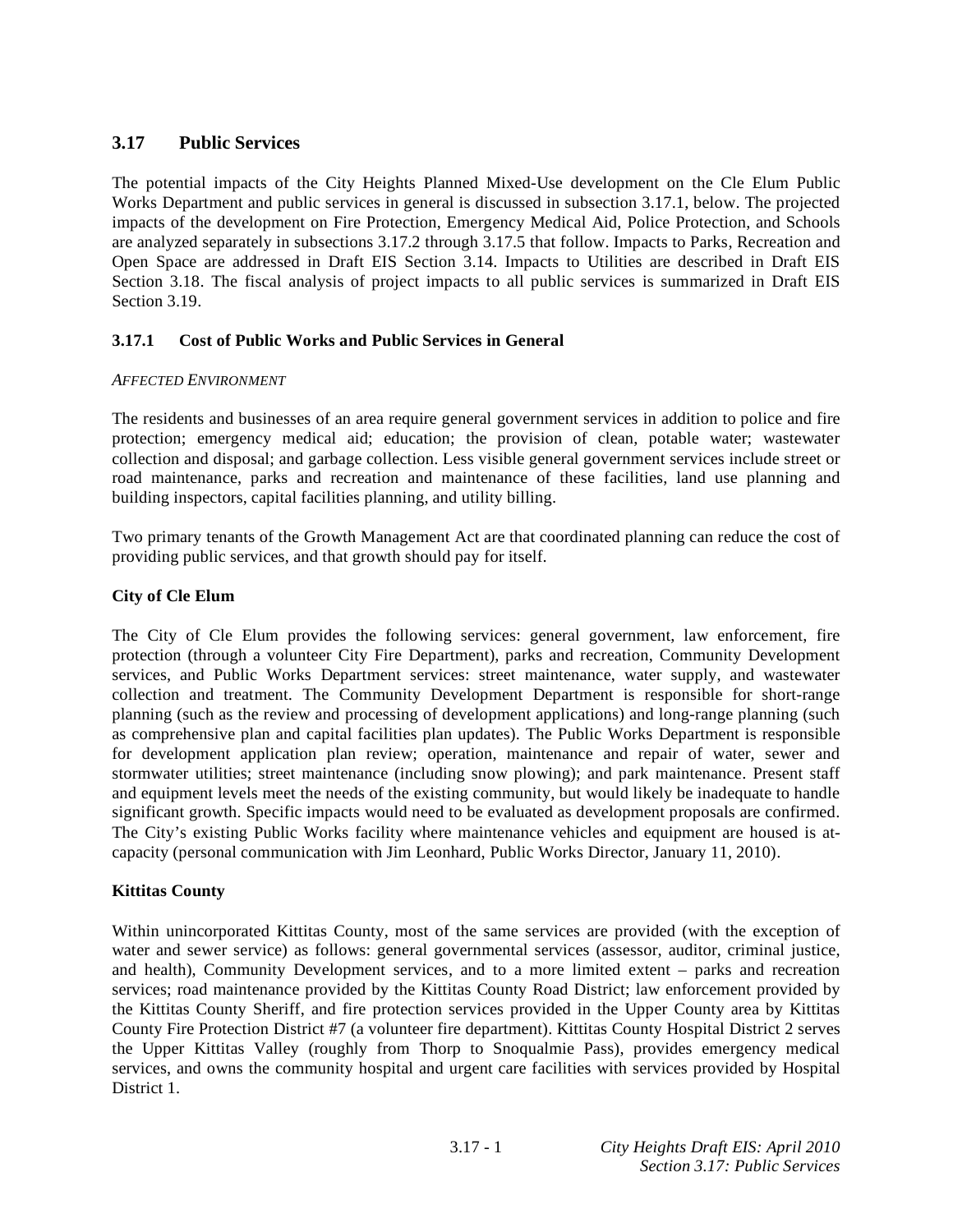### *POTENTIAL IMPACTS DURING CONSTRUCTION*

Planning, permitting, infrastructure construction, and building of proposed uses within the City Heights Planned Mixed-Use development would impact the Community Development and Public Works Departments of the City of Cle Elum or Kittitas County (depending on the alternative selected for implementation), as these departments provide direct development support services in the form of permit processing, plan review, utility locates, repair of broken utilities, utility installation inspections, and building inspection services. It can be expected that residential streets within the City will require maintenance and repair, dust control, sweeping, and response to traffic complaints (personal communication with Jim Leonhard, Public Works Director, January 11, 2010).

Under either City or County jurisdiction, it is possible that there would be an increase in law enforcement and criminal justice cases attributable to construction workers. Similarly, it is possible that there would be an increase in the number of calls for fire protection and emergency medical aid to the site during construction. These effects are discussed in Draft EIS Sections 3.17.2 and 3.17.3 (following).

### *POTENTIAL DEVELOPED-CONDITION IMPACTS*

1

Full build-out of the City Heights project over a 6- to 12-year period would increase the number of dwelling units within the City and/or County in the range of 985 (with Alternative 1) to 500 (with Alternative 3B), depending on the alternative selected for implementation. The resident population that would be introduced with these homes would range from approximately 1,987 to 1,035 persons at 90 percent occupancy.<sup>1</sup> This level of development and resident population could approximately double the existing population of the City of Cle Elum and its Urban Growth Area, and therefore significantly increase the demand for services from the City or County.

The City of Cle Elum would experience the most increase in demand for services and associated impacts if Alternative 1 or 2 is selected, as the City is the primary service provider within the City limits. The County would be the primary service provider if Alternative 3A or 3B is selected. Each City or County Department would be impacted by serving the City Heights development in some way (depending on the alternative selected), as each Department provides direct services to citizens within their jurisdiction.

Under Alternative 1 or 2, City administrative and financial services would have hundreds of additional utility accounts to maintain and utility customers to serve. Under either City or County jurisdiction, it could be expected that there would be some increase in law enforcement and criminal justice cases attributable to the larger population base in the community, as well as an increase in the number of calls for fire protection and emergency medical aid. These effects are discussed in Draft EIS Sections 3.17.2 and 3.17.3 (following).

Depending on the outcome of Development Agreement negotiations and the alternative selected for implementation, the City Public Works Department (under Alternative 1 or 2) or the County Public Works Department (under Alternative 3A or 3B) may be responsible for the maintenance (including snow removal) of a few miles of new streets, street signs and street lights, planter strips, additional neighborhood parks, sewer mains and service lines, new potable water wells and water storage facilities, water mains and service lines, fire hydrants, and additional stormwater treatment and disposal systems. If the City or County does not agree to accept streets, parks and utilities within the development as public facilities, it would be the responsibility of the City Heights Homeowners Association to provide for the maintenance of private facilities within the development.

 $1$  It is expected that 10% to 50% of dwelling units within City Heights would be only seasonally occupied or used as second homes (see Draft EIS Section 3.10). For the purpose of the impact analysis, 90% permanent occupancy is assumed.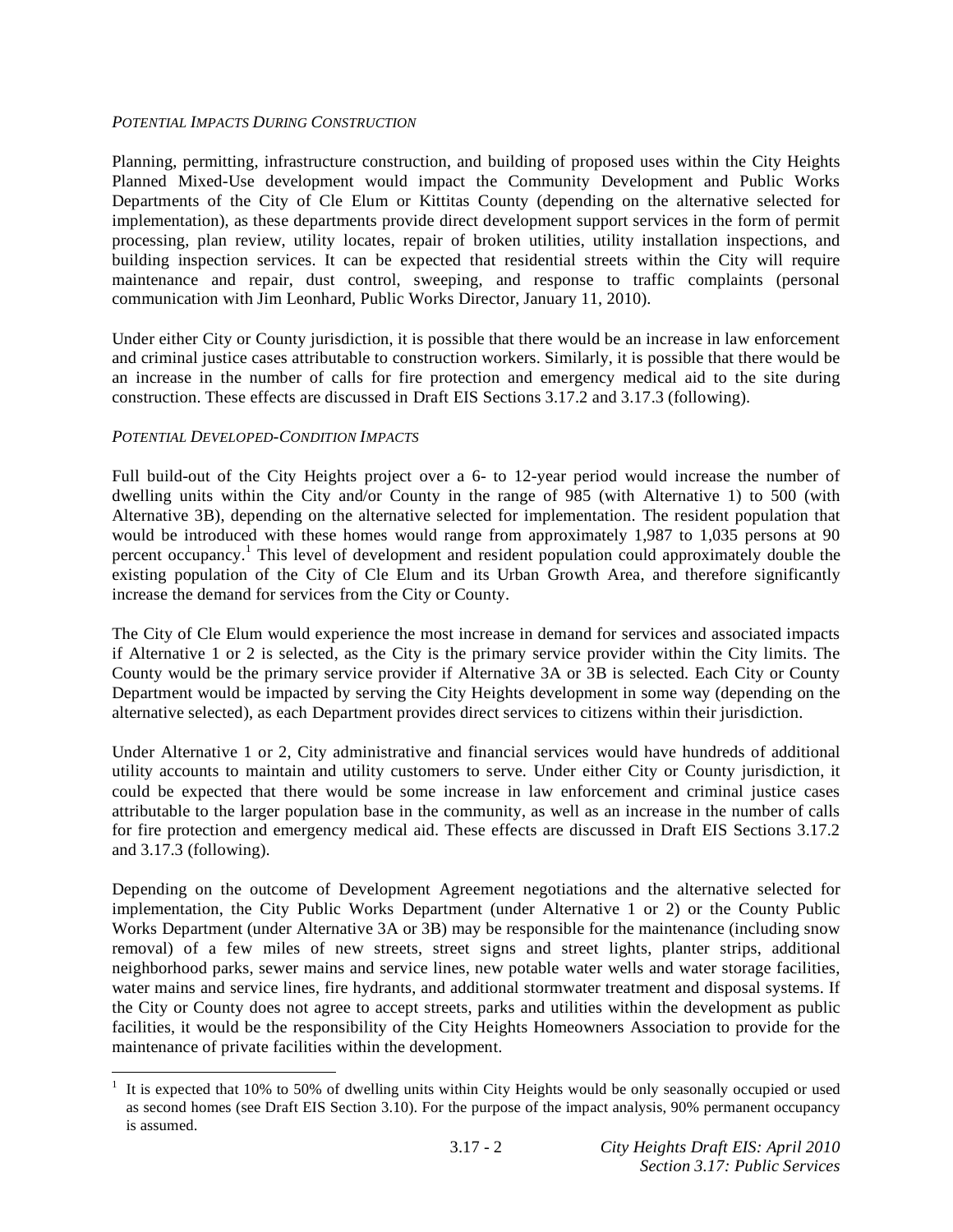#### *MITIGATION MEASURES*

*Mitigation Measures Inherent in the Development Proposal*. The City Heights site is within the City of Cle Elum Urban Growth Area, adjacent to the north boundary of the existing incorporated area (see Figure 3.8-1 in Draft EIS Section 3.8). The proposal under Alternative 1 or 2 would implement the basic tenets of the Washington State Growth Management Act, the goals of which are to implement "smart growth." Among these principles are to minimize the cost and optimize the efficiency of providing public services by constructing urban development within or adjacent to areas where urban services are currently available or could logically be extended.

 The *Fiscal Analysis* prepared for the City Heights proposal (Property Counselors 2010) estimates that annual tax revenues generated by the project would generate a net surplus in revenue to the City or County compared to the operational requirements of Alternative 1 or 2 (see Tables 3.19-11 and 3.19-13 in Draft EIS Section 3.19 and the preceding discussion). Estimated annual tax revenues generated for the Transportation element of the City's operating budget are projected to be sufficient to fund two additional Public Works staff positions.

 The Development Agreement to be negotiated between the City and the project proponent if Alternative 1 or 2 is selected for implementation will address project costs for these and other general government services to assure that the development would pay for the cost of services it requires.

 The *Fiscal Analysis* (Property Counselors 2010) shows that tax revenues generated by the City Heights development would likely result in a net annual surplus to Kittitas County under any conceptual land use alternative (see Table 3.19-13 in Draft EIS Section 3.19). Revenues to the County would be highest with Alternative 3A, and higher with Alternative 3B than with Alternative 1 or 2 (as the proposal for Alternative 1 or 2 includes annexation to the City of Cle Elum).

*Applicable Regulations*. The City and County each have a fee structure in-place that would require the applicant to pay for development review and inspection services required from the Community Development Department and Public Works Department.

*Requests of the City of Cle Elum Public Works Department*. The additional demand on City of Cle Elum Public Works staff if Alternative 1 or 2 is selected for implementation may require hiring additional staff. Additional staffing could take the form of hiring temporary help as needed, or may involve hiring up to one full-time-equivalent employee at the start of construction at a cost of approximately \$65,000 per year for salary and benefits. If the City accepts ownership and responsibility for streets, utilities, and parks within City Heights, additional equipment requirements may include: maintenance vehicles equipped with hand tools, at least one grader, a sander with plow, a street sweeper, mowers and other park maintenance equipment. A larger or additional Public Works facility may be needed to house additional maintenance vehicles and equipment, if purchased. Alternatively, it may be possible to lease these items as needed. Attempting to phase the acquisition of large equipment (such as graders, sanders, or sweepers) does not work well when the equipment will be needed from a point early-on in construction (personal communication with Jim Leonhard, Public Works Director, January 11, 2010). The City Public Works Department may require a maintenance budget and confirmation of the revenue source to support it. The details of ownership, maintenance responsibility, capital costs and operating budgets for streets, parks and utilities within the City Heights project will be determined through Development Agreement negotiations between the City of Cle Elum and the project proponent.

*Other Possible Mitigation Measures: Potential Beneficial Consequences of Growth within the Community*. In addition to the direct revenue and expense impacts a development project can have on a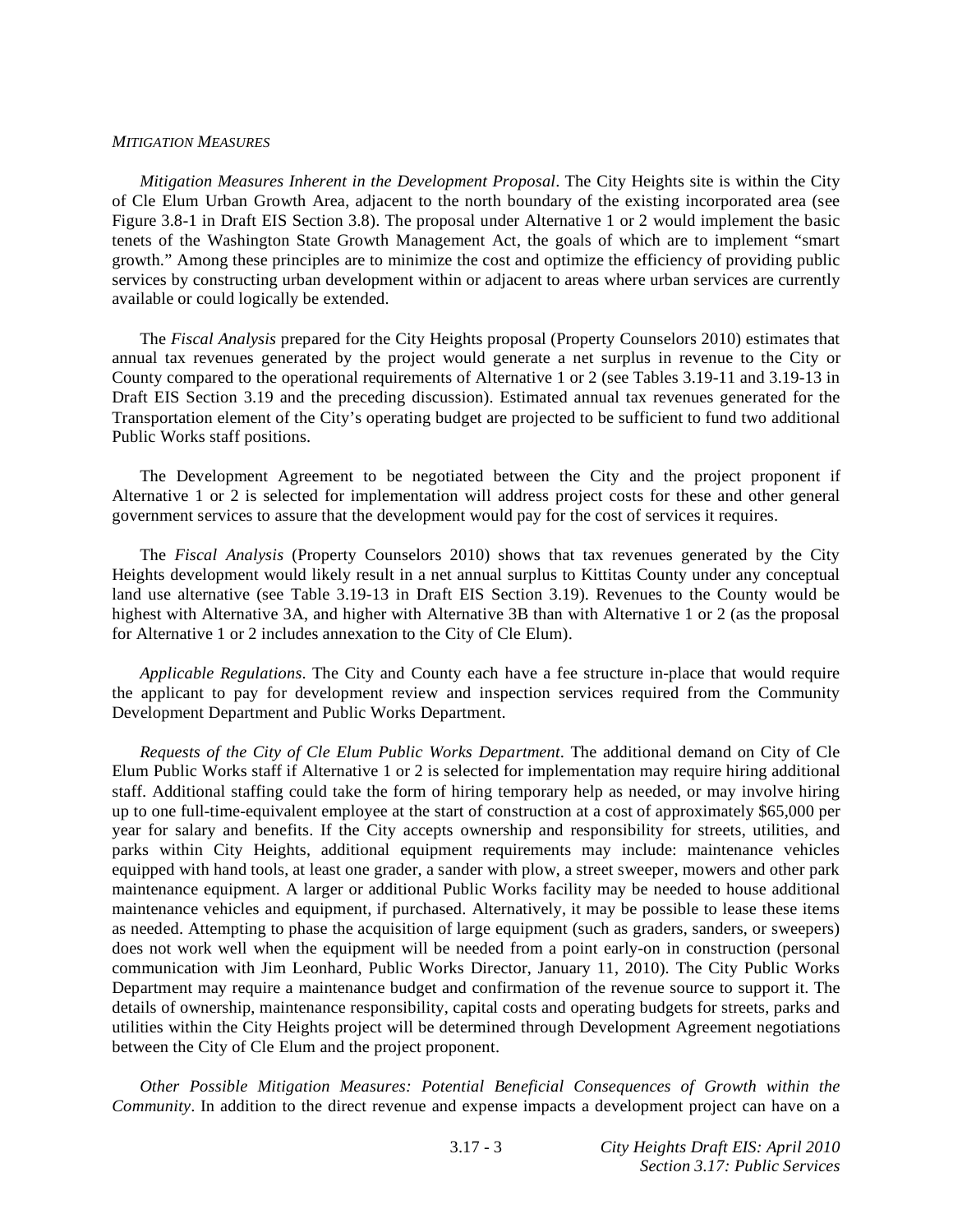community, there are many indirect benefits associated with economic development. The existing population base of 1,835 people within the City of Cle Elum has limitations in terms of the number and types of businesses and service providers it can attract and support, as well as limitations on what the tax base of a resident population this size can support in the way of community projects. While approximately doubling the size of the existing population with development of City Heights would place increased demands on City services, greater economies of scale can, and often do, lead to an enhanced lifestyle in a community and improved City services for all residents. A few examples follow:

- Projects such as stormwater system enhancements that benefit the entire community would be more easily funded if spread across the tax base of a larger population.
- Community projects such as a new swimming pool or development and maintenance of existing parks would also more easily funded if these costs are spread across a larger population. In many cases, a small community cannot afford to pay for such facilities but once a certain population level is reached, these facilities become more feasible.
- A larger population base attracts more businesses to locate in an area and also provides a larger customer base to support existing businesses. More diversity in local businesses could provide more responsiveness to the needs of the community. A larger resident population could attract a larger variety of restaurants and retail shops, thereby improving local services for everyone in the community.
- A larger resident population would also be more capable of supporting philanthropic enterprises (like Life Support and others) through the availability of additional volunteers and additional funding.
- Tax revenues generated by a larger resident population would also be better able to prevent a cutback in government services during difficult economic times.

City decision makers may take into consideration potential indirect economic benefits of this nature during their deliberations on the request for annexation, rezone, and Development Agreement to implement the City Heights project. While difficult to quantify, the consequences of growth in a community are broader in scope than just the municipal revenue and expenditure analysis presented in the *Fiscal Analysis* (summarized in Draft EIS Section 3.19).

### *SIGNIFICANT UNAVOIDABLE ADVERSE IMPACTS*

Potential impacts to the cost of public services in general are difficult to quantify with any degree of certainty. No project occurs in a vacuum, and there are often several factors (many of which are unknown at the time of this writing) that can influence both the revenue and cost side of project impacts within a community. If Alternative 1 or 2 is selected for implementation, the City and the applicant will enter into a Development Agreement to define as accurately as practicable, proportionate-share cost responsibilities to assure that the City Heights development will pay for the cost of services it will require. Similar negotiations would occur with Kittitas County if Alternative 3A or 3B is selected for implementation, so that fair-share capital and operating cost responsibilities would become conditions of development approval. Efforts would be made to avoid significant unavoidable adverse impacts in the form of the cost of public services required to serve the development.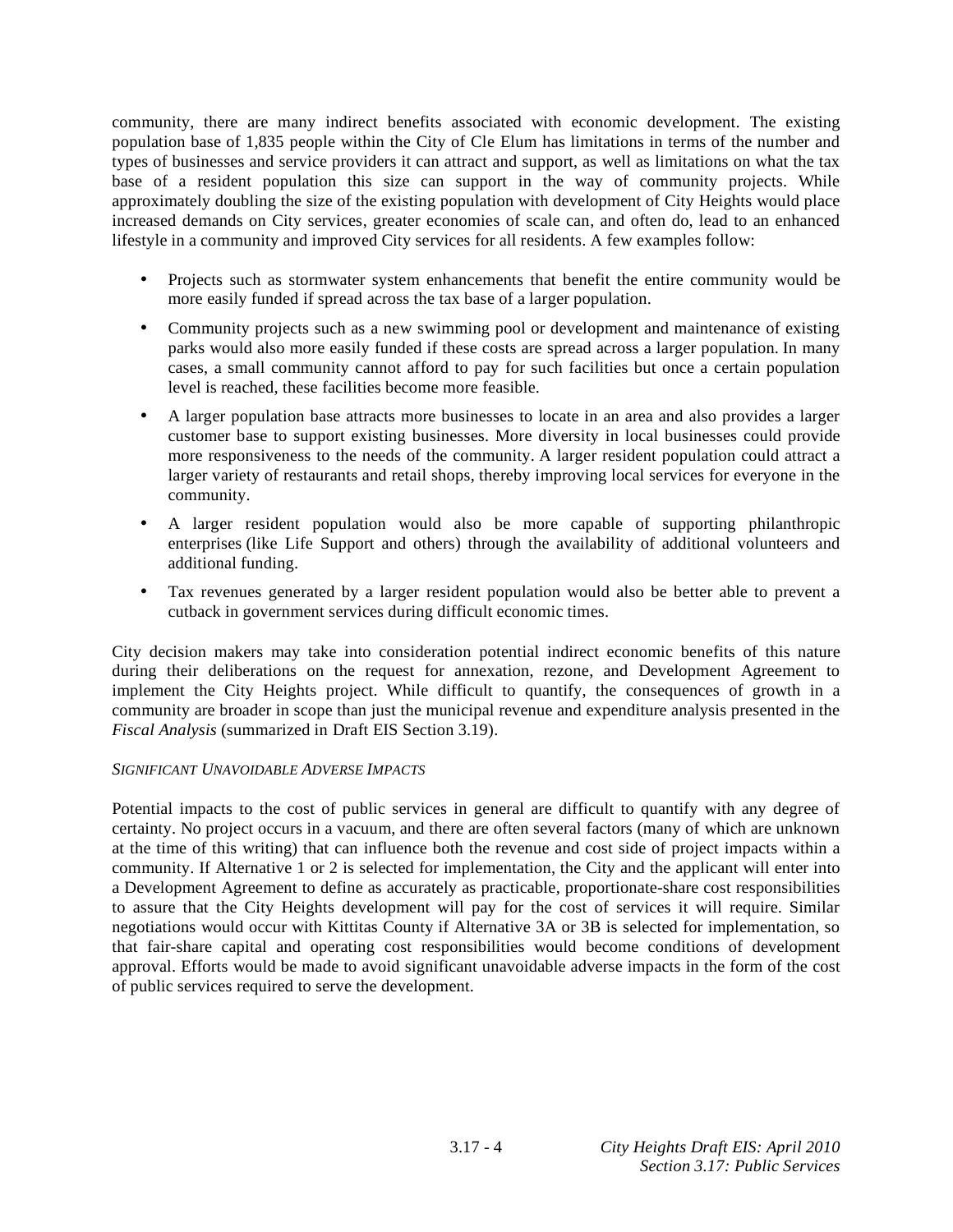# **3.17.2 Fire Protection Services**

Meetings were held during the expanded EIS Scoping process with City Fire Chief Dave Campbell (June 30, 2009); and with Kittitas County Fire Protection District #7 Chief Russ Hobbs and Administrative Chief Ray Risdon (July 8, 2009), to discuss existing manpower, equipment and operations, and the potential impacts of the City Heights conceptual land use alternatives on fire protection services provided by these entities. Both the City Fire Department (Chief Dave Campbell, November 30, 2009 and January 11, 2010) and the County Fire District (Administrative Chief Ray Risdon, July 16, November 24, and December 10, 2009) followed up with response to questions and narrative information that is the basis for the information provided in this section.

### *AFFECTED ENVIRONMENT*

## **City of Cle Elum Fire Department**

The City of Cle Elum receives fire protection services through a volunteer fire department established in 1903. There are two City fire stations (Station No. 51 and No. 52) at the west and east ends of town, respectively. Station No. 51, located at 301 Pennsylvania Avenue, is used as the main firehouse and as the Upper Kittitas County Emergency Operations Center. It has sleeping quarters for six firefighters/ emergency medical personnel. This station also has a full day room/kitchen, three administrative offices, one receptionist/clerical office, one radio/report office, one large training room, and a four-door apparatus bay. The station is equipped with a 70 kW back-up generator sufficient to power the station at full capacity in the event of a major power outage. Existing fire protection and emergency medical aid equipment housed at Station No. 51 includes Engine 511 (a 1,250 gallons-per-minute pumper with 1,000 gallons of water storage capacity); Brush 511 (a brush truck with 500 gallons-per-minute pumping capacity and 200 gallons of water storage capacity); Tender 511 (a water tender with 4,000 gallons of water storage capacity and 500 gallons-per-minute pumping capacity); Aid 511 (a Type III ambulance licensed for basic life support transport); and Aid 521 (a four-wheel-drive rescue and licensed aid vehicle equipped with jaws and other rescue tools). Station No. 52, located at 206 Columbia Avenue, is a singlestory, 4,000 square foot building with five apparatus bays. This station is equipped with a bathroom/shower facility, hazardous material laundry facility, MSA air bottle filling station, and storage areas. The primary function of Station No. 52 is to house apparatus, store equipment, and provide space for maintenance. Engine 521 (a 1,250 gallons-per-minute pumper with 750 gallons of water storage capacity) is housed at Station No. 52. The two pumpers the department presently has are sufficient to handle all structure fire alarms but have a significantly slower response time during the winter snow season (personal communication with Chief Dave Campbell, January 11, 2010).

The City Fire Department service area is currently 3.8 square miles, about half of which is developed with single-family homes; a few multi-family complexes; retail stores, small business, and professional offices in the downtown core; hotels, motels, and restaurants; and a manufacturing plant. The remainder of the service area is wooded and undeveloped. The population presently served is approximately 1,850 persons within the City limits. The current Washington State Rating Bureau classification of the district is Class 6. Ratings range from 1 to 10, with one being the highest, based on water supply, equipment, communications, and fire safety control features.

The current administration and command structure of the Cle Elum Fire Department includes four paid positions: Fire Chief, 1st Assistant Chief, 2nd Assistant Chief, and Secretary/Treasurer. Unpaid positions include a Training Officer, an EMS Officer, Safety Officer, four Captains, and two Lieutenants.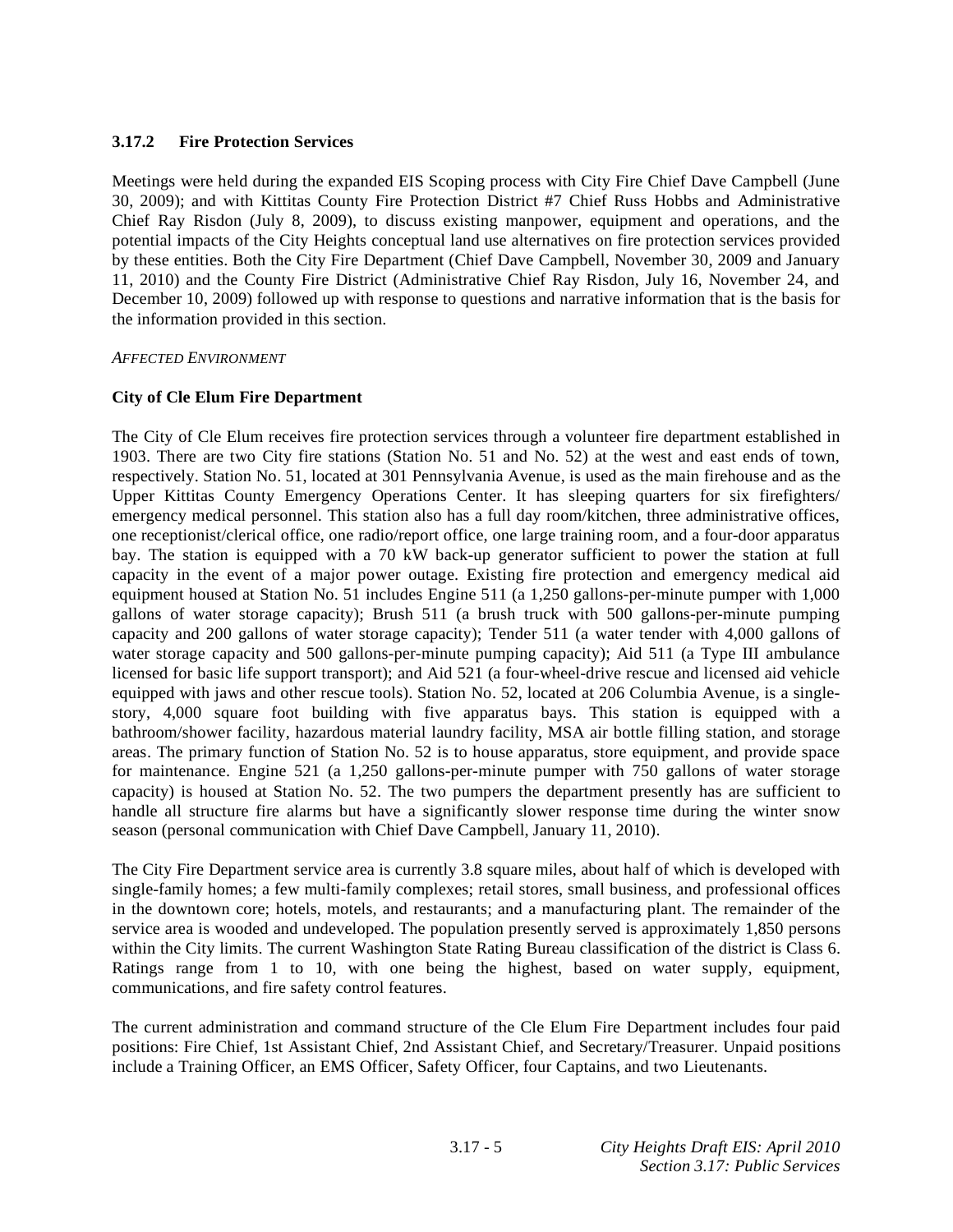At the time of this writing, there were 45 volunteer members of the Cle Elum Fire Department (including the command staff), 14 of which were Emergency Medical Technicians (EMTs). The Department's bylaws currently limit membership to  $50<sup>2</sup>$ . This number could be increased if the bylaws are amended. Limitations are based on the cost of insurance per member, the cost of gear needed, and the cost of training (personal communication with Chief Dave Campbell, December 2, 2009). As new members join the volunteer fire department, they are put on a one-year probation period. If at the end of the probation year the new member has met all training requirements for this period, they are added to the active member list. Each active member must meet the membership and training requirements set forth in the Department bylaws or they are removed from the roll. All members that are not EMTs or higher in first aid and basic life support training are required to be certified to basic first aid/cardiopulmonary resuscitation (CPR).

The Cle Elum Fire Department typically responds to approximately 300 calls per year. As of November 1, 2009, the Department had responded to 307 calls. The total projected number of calls for 2009 is approximately 345 (approximately 186 per 1,000 residents within the incorporated area). The average response time for all fire protection and emergency medical aid calls is 7.5 minutes. The average response time for emergency aid alone is approximately 5 minutes due to some Emergency Medical Service (EMS) personnel responding to scenes in private vehicles equipped with basic life support kits to provide firstresponse care. Approximately 80 percent of all calls to the Cle Elum Fire Department are EMS calls, with the remaining 20 percent being fire suppression calls. Motor vehicle accidents are included in the EMS call volume. The Cle Elum Fire Department is dispatched to calls on Interstate 90 that are within the City limits (a distance of about 3 miles).

The City of Cle Elum Comprehensive Plan (2007), Capital Facilities Element, identifies a goal to respond to an emergency call within 5 minutes of receiving that call. As indicated above, the Cle Elum Fire Department currently meets this goal through volunteer EMS response, but not for fire protection response. The City's Comprehensive Plan does not specify level of service (LOS) targets for staffing levels or equipment, but does list equipment needs (Table CF-6): a fire truck, aid car, three 3-stage ladders, and an emergency EOC generator. In the opinion of Chief Dave Campbell, the Cle Elum Fire Department does not presently meet desired targets for response time, staffing levels, or equipment (personal communication with Chief Dave Campbell, November 30, 2009).

The City of Cle Elum volunteer fire department is dispatched to all fire, hazardous materials, emergency medical and rescue calls within the City limits. The department has signed mutual aid agreements with all other City and County departments within Upper Kittitas County, and with the U.S. Forest Service. This facilitates allowing departments to request assistance from one another when needed, and to respond when requested to the protection area of another department. All emergency services in the Upper County are dispatched through Kittitas Communications (KITTCOM).

The Cle Elum Fire Department also provides basic life support (BLS) ambulance capabilities. The City's ambulance responds automatically along with the Kittitas County Hospital District (KCHD) 2 medic unit within the City limits. KCHD 2 is the primary transport entity for Upper Kittitas County. Through its mutual aid agreement with KCHD 2, the Cle Elum Fire Department provides back-up ambulance services in all of the incorporated cities in the Upper County. KCHD 2 provides the only Advanced Life Support (ALS) ambulance services in the Upper County. Mutual aid agreements with Kittitas Valley Fire and Rescue allow fire and rescue entities in the Upper County to call upon their ALS services when KCHD 2 ALS ambulances are unavailable. KCHD 2 staffs one 24-hour ALS ambulance and a part-time ambulance (staffed between the hours of 8:00 AM to 8:00 PM). The part-time ambulance is staffed either with ALS

l

<sup>2</sup> The limit on the number of members a volunteer fire department could have was originally established by the State of Washington Board for Volunteer Firefighters and Reserve Officers. This Board no longer regulates how many members each department can have.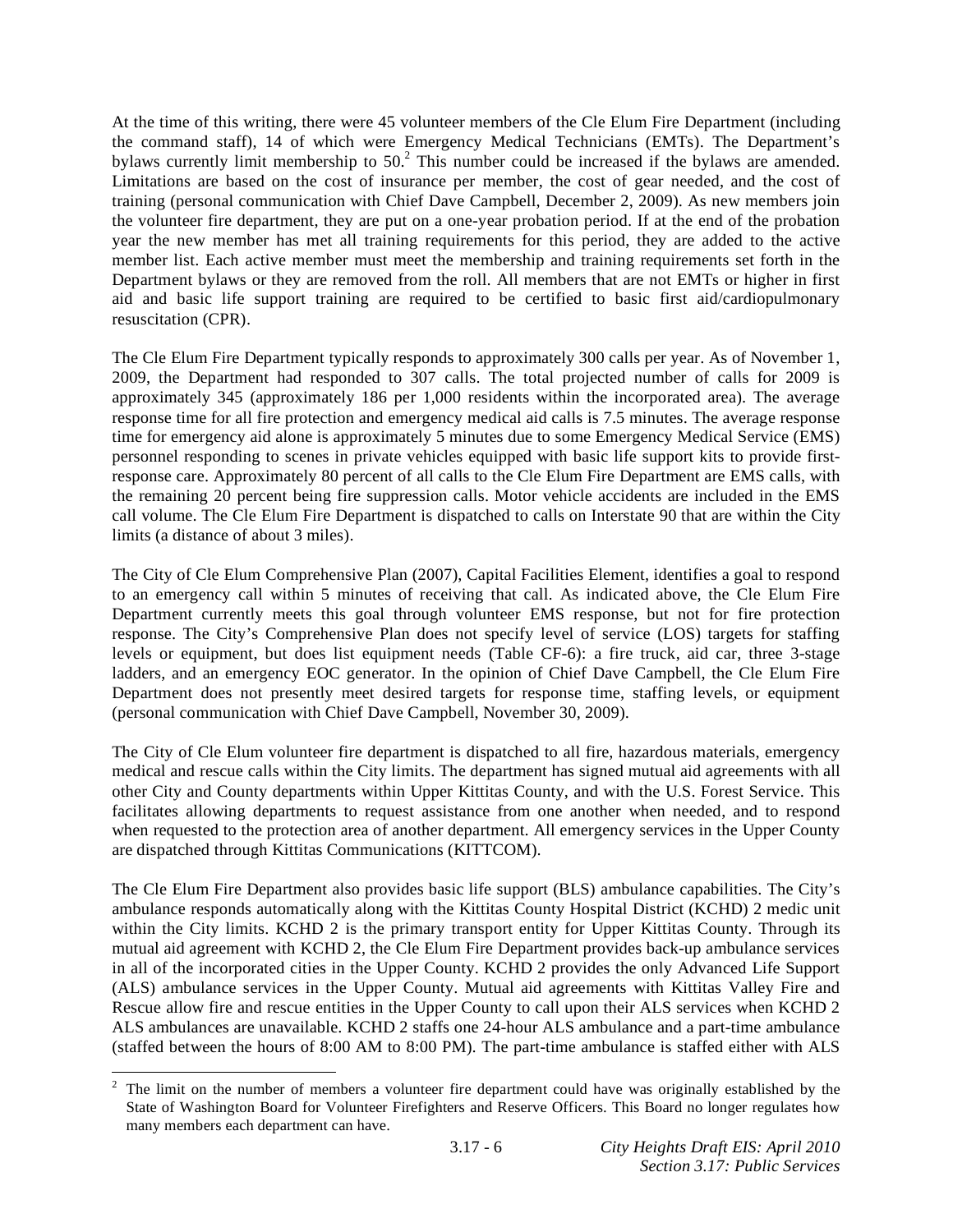or BLS capabilities depending on available personnel. The average response time for KCHD 2 to calls within the Cle Elum City limits is 4.5 minutes (Chief Dave Campbell, November 30, 2009).

## **Kittitas County Fire Protection District #7**

The City Heights site is currently within the service area of Kittitas County Fire Protection District  $(KCFPD)$  #7. During the period 2007-2008, there were four small fire incidents in the area that includes the site and several burn complaints, but no record of emergency medical responses.

Kittitas County Fire Protection District #7 serves an area roughly equivalent to the School District (see Section 3.17.5 below), except for the City of Cle Elum and the Town of Roslyn. The estimated population within the 125 square-mile KCFPD #7 service area is 5,500 persons.

KCFPD #7 currently operates seven stations, of which three could provide immediate coverage to the City Heights property: Station 72 at Airport Road and SR 970 at the east end of Cle Elum, equipped with one engine, one brush truck, one tender (5,000-gallon capacity), and one pump trailer; Station 76 on Bullfrog Road near Suncadia at the west end of Cle Elum, equipped with one engine, one engine with a 50-ft aerial ladder, a 100-ft Seagraves aerial, two brush trucks, one tender (3,500-gallon capacity), and one four-wheel-drive ambulance; and Station 71 on Upper Peoh Point Road south of Cle Elum, equipped with one engine, one brush truck, and one tender (3,000-gallon capacity). In addition, the South Cle Elum Fire Department, operating under an automatic response agreement, responds automatically with KDFPD #7 to all fire and EMS calls. This station is equipped with one engine and the District's primary transport ambulance. The Town of South Cle Elum has approached KCFPD #7 Commissioners regarding exploration of reverse annexation of fire services being provided by District #7. The District now has a 100-ft aerial ladder that will be put into service at Fire Station 76 during the winter of 2010, and a multipurpose engine with a 50-ft aerial ladder that will be housed in South Cle Elum once modifications are made to that station in winter 2009-2010 (Ray Risdon, KCFPD #7 Administrative Chief, November 24, 2009). All fire engines assigned to the KCFPD #7 stations are Class A rated pumpers delivering 1,250 gallons of water per minute.

At the time of this writing, KCFPD #7 paid staff included two administrators, two part-time secretaries, and four daytime seasonal (summer) employees/firefighters. The District also employs one full-time maintenance person (mechanic) available to respond to all alarms. Volunteer firefighters and emergency medical technicians (EMTs) associated with each station include:

Station 72 (Airport Road): Six EMT/firefighters, two firefighter/EMT-IV technicians, and five firefighters only.

Station 76 (Bullfrog Road): Fifteen EMT/firefighters, two firefighter/EMT-IV technicians, and six firefighters only.

Station 71 (Upper Peoh Point Road): Twelve EMT/firefighters, two paramedics, one firefighter/EMT-IV technician, and eight firefighters only.

Included in these numbers are personnel from the South Cle Elum Fire Department who are also members of KCFPD #7. With the automatic response agreement between the Town of South Cle Elum and KCFPD #7, these firefighters and emergency medical technicians are automatically paged and dispatched with KCFPD #7 on all alarms. Nearly all volunteer EMTs are also firefighters. Firefighters and EMTs have the option to respond to any of the stations to which they may be closest to improve response time.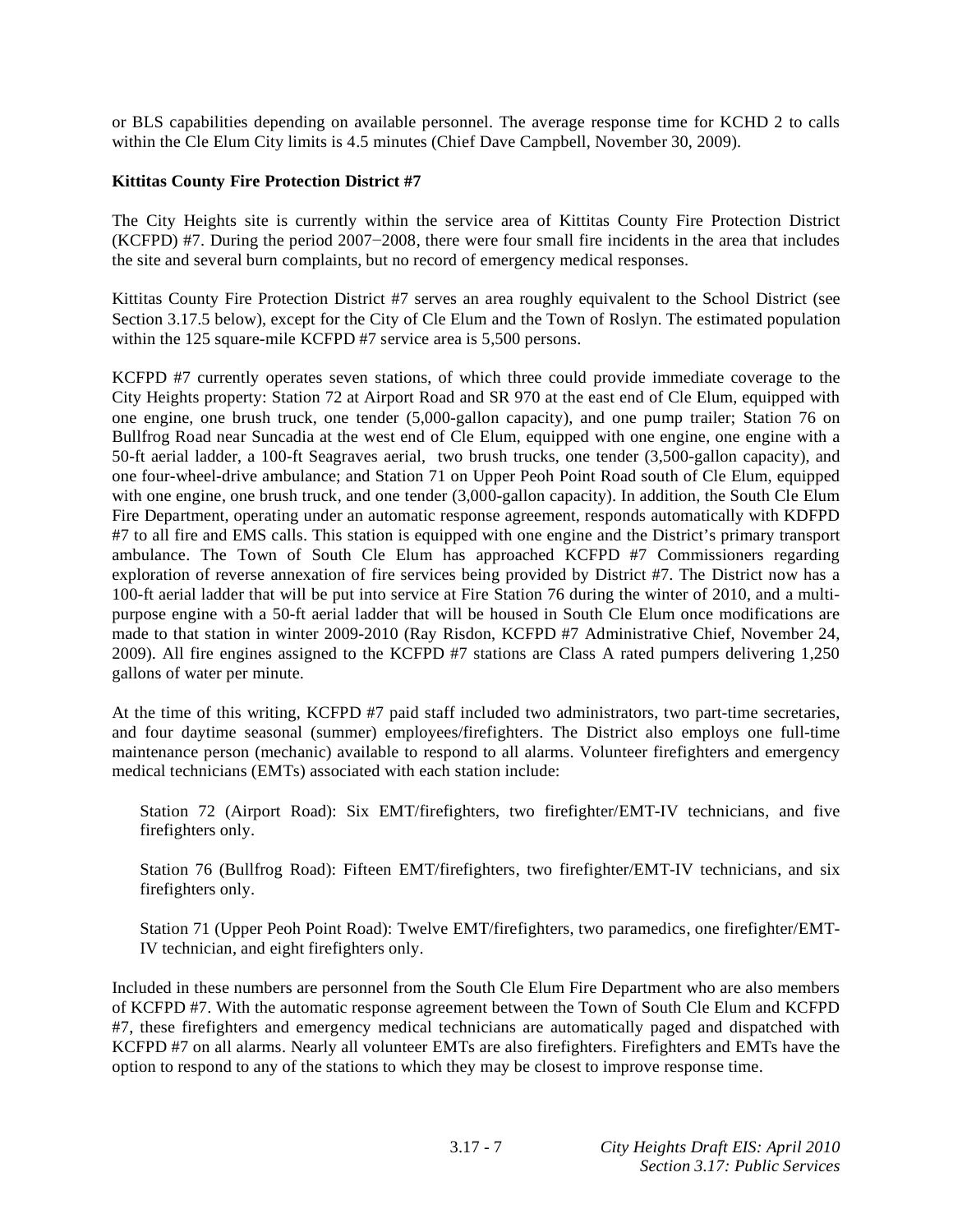Fire District #7 responded to 488 calls in 2008: approximately 89 calls per 1,000 population. Approximately 29 percent of these calls were for fire suppression, 66 percent were for emergency medical aid, and 5 percent were other kinds of calls. As of December 10, 2009, the call volume for the year was 510 runs. The District anticipated a total of approximately 530 to 540 runs by the end of 2009, which would increase the approximate ratio of calls per 1,000 people within the service area to 98. The proportion of EMS calls versus fire response remains fairly consistent (personal communication with Ray Risdon, Administrative Chief, KCFPD #7, December 10, 2009). The District is at a threshold now where the number of incidents is beginning to impact the ability of the volunteers to handle this call volume.

The Washington State Rating Bureau (WSRB) classification of KCFPD #7 is Class  $7<sup>3</sup>$  In areas with newly-acquired large-diameter hose and aerial equipment capabilities (such as Station 76) and within 500 feet of hydrants, the WSRB classification is 6.

Manpower and equipment dispatched by KCFPD #7 to emergency medical aid calls include: a Kittitas County Hospital District (HD) 2 ambulance, the nearest licensed aid vehicle (a fire engine or brush truck) with an emergency medical technician (EMT), the nearest aid unit with a minimum of one firefighter and one EMT. If no HD 2 ambulance is available, the other types of equipment described above would be dispatched with a minimum of two EMTs.

Average response time to all incidents within KCFPD #7 is 15 minutes from the time of receiving the dispatch call to arrival. Dispatch to arrival in the area that includes the City Heights site is currently approximately 11 to 12 minutes. The response time of the Kittitas County Hospital District 2 medic unit to the area that includes the City Heights site would be 5 to 8 minutes if the EMTs were in their quarters adjacent to the hospital at 505 Power Street. Most emergency aid patients are transported to Kittitas Valley Community Hospital in Ellensburg, a distance of about 33 miles from Cle Elum. Travel time is approximately 40 minutes for non-code transport, 25 minutes for emergency code transport.

Kittitas County Fire Protection District #7 has a mutual aid agreement with the Cle Elum Fire Department. KCPFD #7 provides back-up assistance when requested, depending on available manpower and the nature of the emergency. Volunteers monitoring their radios will normally begin migrating to their station to reduce response times if dispatch information indicates a significant incident.

Kittitas County Fire Protection District #7 is currently developing a capital facilities plan that identifies three new facilities to house personnel 24 hours per day, 7 days per week. Fire Commissioners recently authorized the Chief of KCFPD #7 to have architectural plans developed for modifications to Station 76 (Bullfrog Road) to create sleeping quarters for 3 or 4 personnel. Modifications are required to the automatic sprinkler system, and to the ventilation/air condition system for the station to house personnel on a 24-hour basis. Installation of escape windows will also be required.

Growth projections are not developed specifically for the KCFPD #7 service area. Previous growth projections are now erroneous due to the slowdown in development of the Suncadia Master Planned Resort and the Suncadia-Bullfrog incorporated area at the west end of Cle Elum.

# *POTENTIAL IMPACTS DURING CONSTRUCTION*

l

For the purpose of the impact analysis, it is assumed that construction within the City Heights Planned Mixed-Use development would be relatively constant during the projected 6- to 12-year build-out of the project. Depending on the alternative selected for implementation, the site would be within the service

<sup>3</sup> Recent changes proposed by the Washington State Fire Chief's Association would bump KCFPD #7 ratings to Class 8 for areas not serviced by fire hydrants spaced every 500 feet (personal communication with Ray Risdon, Administrative Chief, KCFPD #7, December 10, 2009).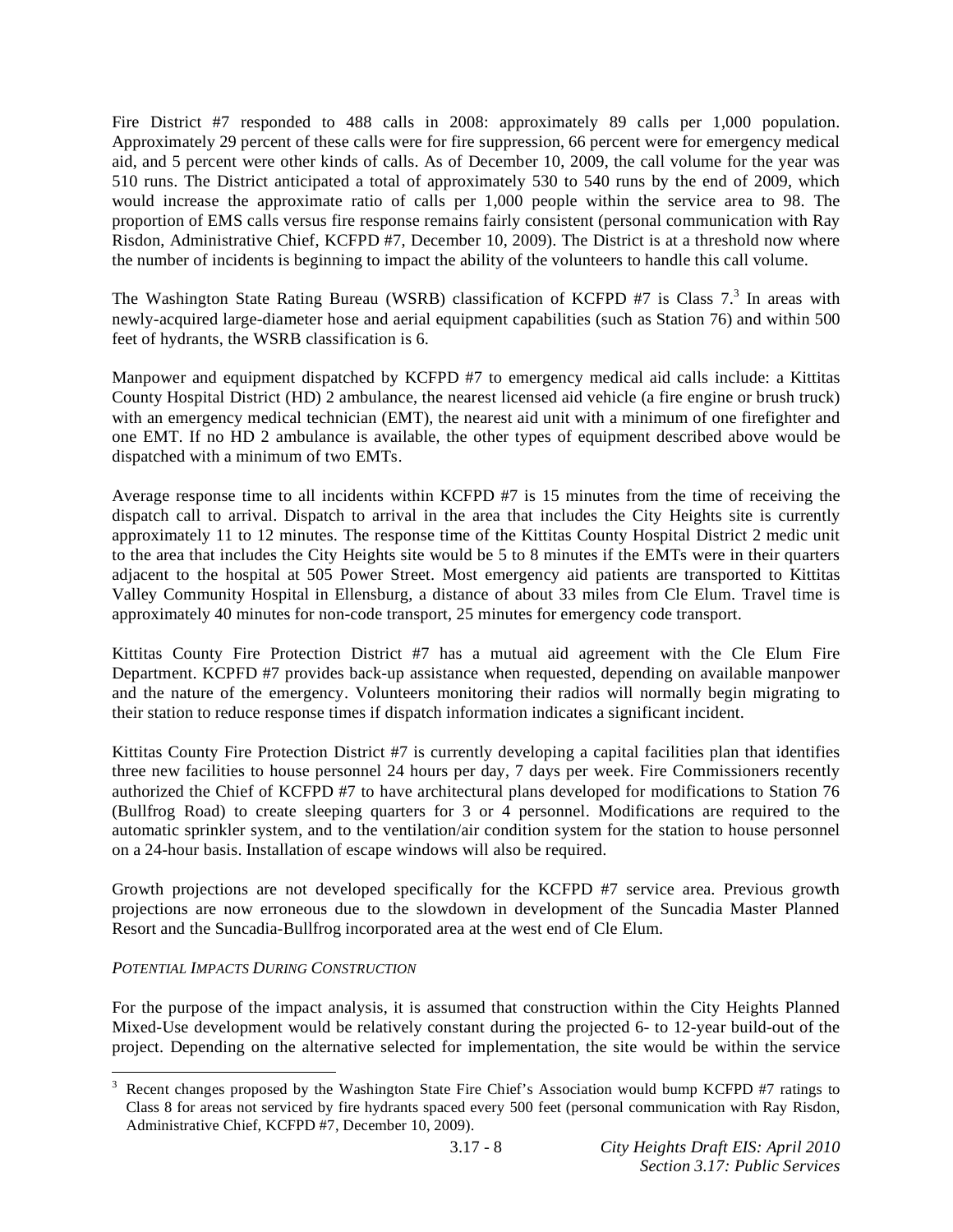area of the Cle Elum Fire Department (Alternative 1 or 2), or within the service area of Kittitas County Fire District #7 (Alternative 3A or 3B). In either case, with the mutual aid agreements between these service agencies, it is likely that both would respond to fire protection and emergency medical aid calls on the property during construction due to possible safety hazards associated with construction practices, and changing conditions that result in uncertainty for workers on-site and persons traveling through construction areas. Recalling circumstances when the Suncadia Master Planned Resort was under construction, KCFPD #7 anticipates that there would be an increase in the number of incidents on the City Heights site due to worker injuries, fire incidents associated with improper disposal of oil-soiled rags and spontaneous combustion during hot weather, and increased fire hazards/potential arson incidents associated with the accumulation of construction litter. The City Fire Chief projects that there could be an increase in the possibility of wildland fires on the site and to the north due to construction (personal communication with Chief Dave Campbell, January 11, 2010).

False alarms in homes and businesses with fire alarms and sprinkler systems would likely occur during the early stages of development. As these system problems are repaired, the call volume would decline in the developed-condition of the project.

There could be tax revenue lapses between the time when construction commences and call volumes increase, and the time when property tax revenues would be collected from development completed within the project.

If the City Heights site were to remain undeveloped in the near-term with the No Action Alternative, there would be no construction activity on the property, and thus no change in demand for fire protection or emergency medical aid services compared to existing conditions. Given that there is no resident population on the property at the present time, and it is not a designated public access site, there is presently a low level of calls for wildland fires or emergency medical aid.

### *POTENTIAL DEVELOPED-CONDITION IMPACTS*

l

The City Heights development would introduce in the range of 985 homes (with Alternative 1) to 500 homes (with Alternative 3B) on the site and potentially 20,000 to 40,000 square feet of neighborhood commercial development (depending on the alternative selected for implementation). The resident population of the development would range from approximately 1,987 to 1,035 persons at full build-out (6 to 12 years) and 90 percent occupancy. Therefore, the project could approximately double the existing population of the City, potentially requiring an increase in manpower, equipment, and operating budgets to maintain the existing level of fire protection and emergency medical aid service whether the project develops within the City (Alternative 1 or 2) or remains in the County (Alternative 3A or 3B). For the purpose of projecting potential impacts, some correlation is assumed between the number of homes, age of occupants, and the number of potential calls for fire and emergency medical aid. Based on the demographics of likely purchasers within the development (described in Draft EIS Section 3.10), the age range of the resident population is expected to be predominantly 30 to 55. KCFPD #7 projects that the call volume of the completed condition of the project would be approximately 30 calls per year (Ray Risdon, KCFPD #7 Administrative Chief, July 16, 2009). This is considerably fewer that the 2009 District-wide average call volume per 1,000 population (approximately 98), likely because serving the City Heights population alone would not include responses to incidents on I-90 or incidents involving visitors to the area. As a point of reference, however, if 2009 ratios for overall call volume per 1,000 population are used,<sup>4</sup> the City Heights population at full build-out and 90 percent occupancy in the year 2022 could be projected to increase calls for fire protection and emergency medical aid within the Cle

<sup>&</sup>lt;sup>4</sup> The 2009 Cle Elum Fire Department ratio of calls per 1,000 population within their service area was approximately 186. The 2009 Kittitas County Fire Protection District #7 ratio of calls per 1,000 population within their service area was approximately 98.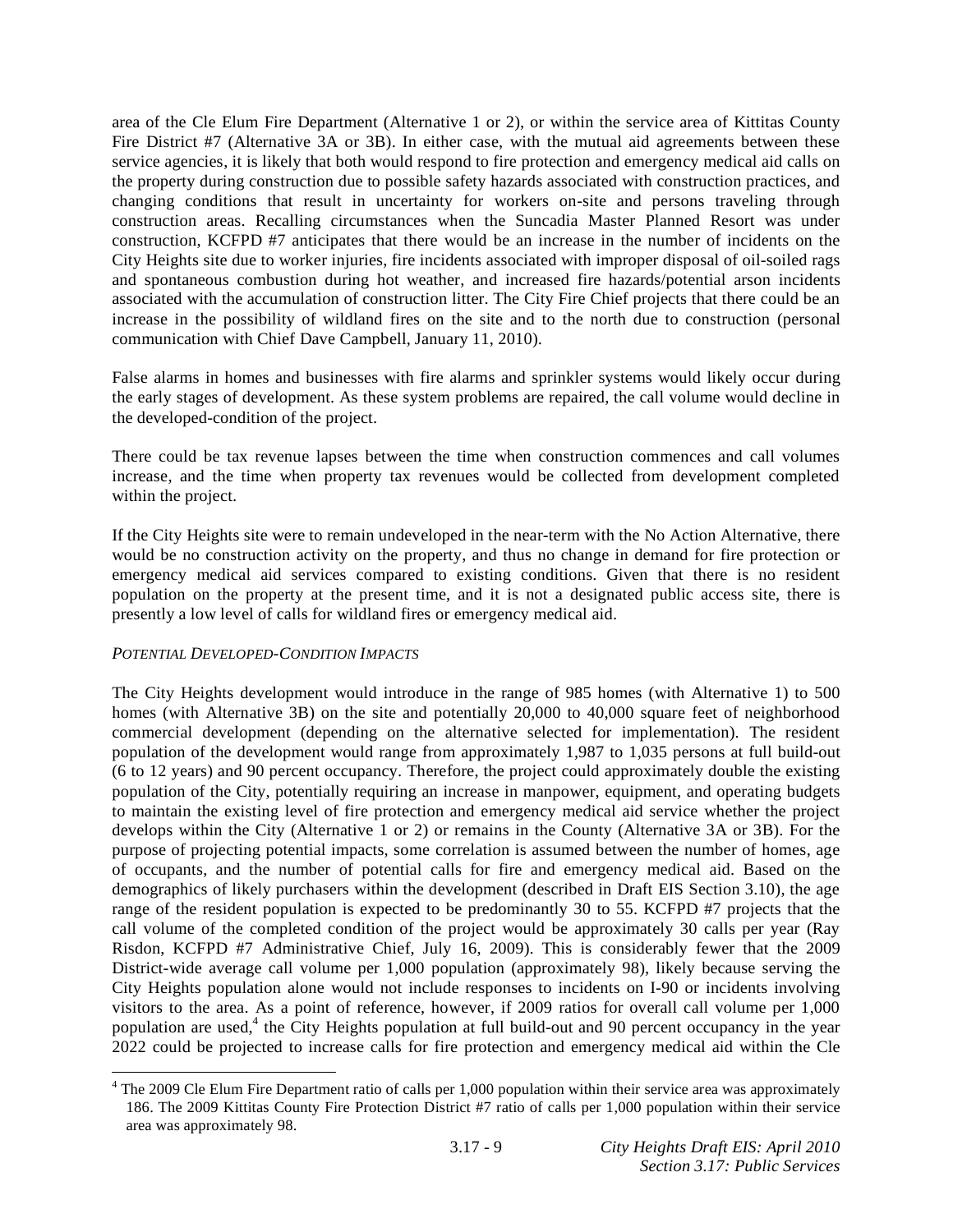Elum Fire Department service area by approximately 370 calls per year in 2022 with Alternative 1, or approximately 325 calls with Alternative 2, or increase the number of calls within the KCFPD #7 service area by approximately 171 calls with Alternative 3A or 101 calls with Alternative 3B.

Urban density development creates the potential for fire to spread from structure to structure. Structure fires would be likely to send burning embers into the dry wildland area to the north during summer months. The City Heights development will establish a new urban/wildland interface boundary along its northern edge. Changing wind conditions would have the potential to bring a wildland fire back into the development, posing a threat to homes and businesses. There could be an increased risk for wildland fires associated with the increase in the number of people living in, working in, and visiting the area due to an increase in potential ignition sources (Ray Risdon, KCFPD #7 Administrative Chief, July 16, 2009).

# **City of Cle Elum Fire Department**

If Alternative 1 or 2 is selected for implementation, the City Heights development would increase the service area of the City of Cle Elum Fire Department by 0.56 square mile (14.7 percent). The increase in call volume to serve the City Heights development could affect the existing 50-member limit of the City of Cle Elum volunteer fire department. It may also increase the workload of the volunteer chief/command and training staff. Existing equipment may not be adequate to provide required services to the development. The low pumping capacity of the brush truck currently used by the Cle Elum Fire Department may be inadequate to handle larger wildland fires, should these occur if structures within the project catch fire and send sparks into undeveloped lands to the north. During winter months, initial response to fire and emergency medical aid calls on the site may require four-wheel drive vehicles due to the hillside location of the project and the possibility of large amounts of snowfall. Snow plowing would be required to maintain ingress/egress for emergency vehicles (personal communication with Chief Dave Campbell, January 11, 2010).

Alternative 1 or 2, to be served by the City water system, would have the best provisions for firefighting in terms of water availability and water pressure.

If Alternative 3A or 3B were selected for implementation, 330 acres of the City Heights property would not be annexed to Cle Elum, and this portion of the site would remain outside the service area of the Cle Elum Fire Department. The Fire Department would, however, provide back-up services to the project if requested by KCFPD #7.

### **Kittitas County Fire Protection District #7**

If the City Heights property were annexed to Cle Elum under Alternative 1 or 2, KCFPD #7 would no longer benefit from the tax-based revenues it receives as a result of having these 330 acres within its service area at the present time. The District would not be responsible for first-response to the development, but would provide back-up services to the Cle Elum Fire Department under its mutual aid agreement.

If there is no annexation, and if the City Heights development were to occur in the County under Alternative 3A or 3B, KCFPD #7 would have primary responsibility for providing fire protection and emergency medical aid services to the project. In the absence of connection to a municipal water system under these alternatives, storage and water pressure might be less adequate for fire suppression with an on-site system of (or individual) wells. The District identified aging aid units and expansion/completion of newly-constructed fire station facilities to house staff 24 hours per day, 7 days per week to be priority issues for dealing with growth within its service area (Ray Risdon, KCFPD #7 Administrative Chief, July 16, 2009). The *Fiscal Analysis* prepared for the development (Property Counselors 2010), summarized in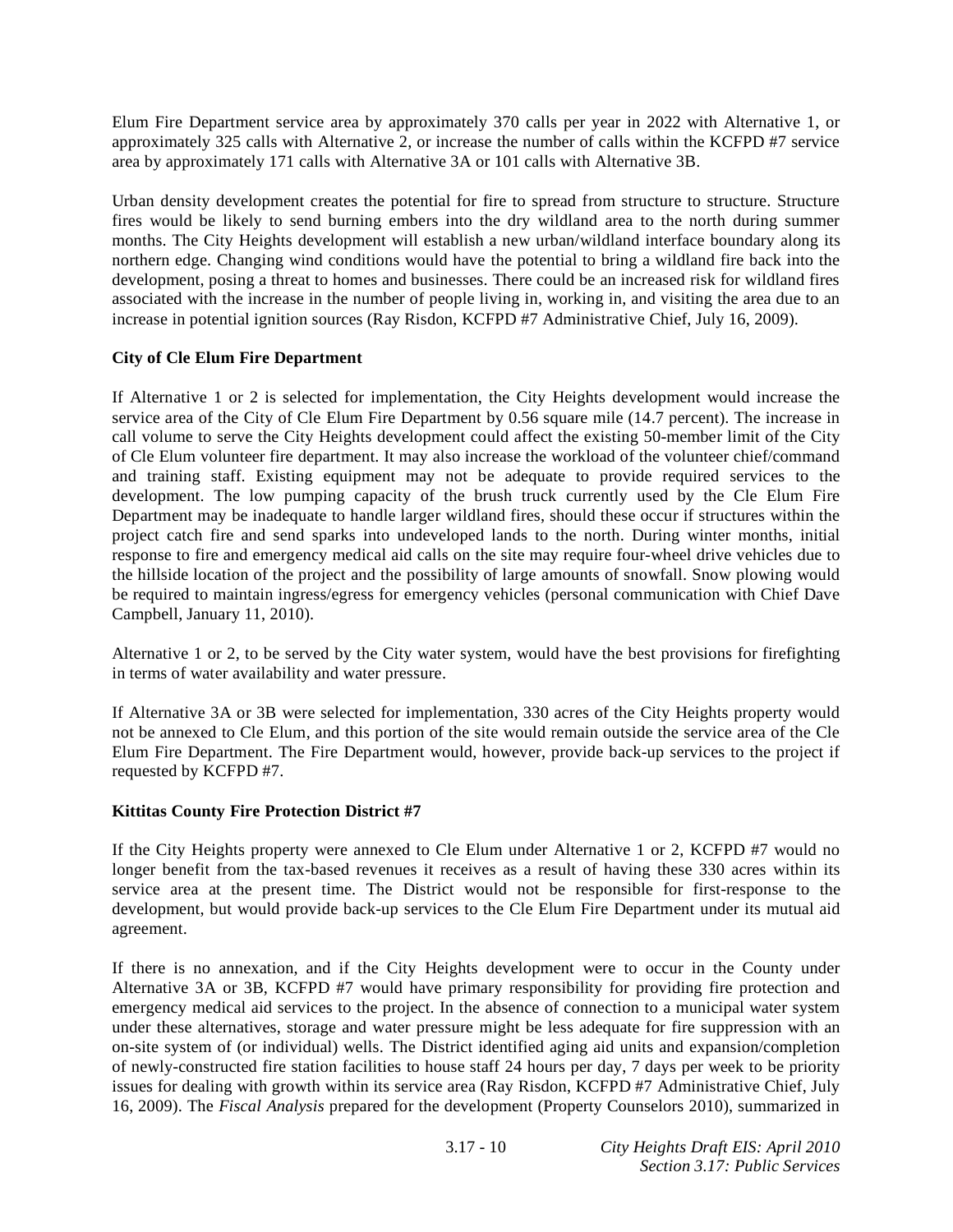Draft EIS Section 3.19, reports that existing KCFPD #7 stations that would provide first response to calls on the City Heights site have adequate capacity to serve the projected increase in number of calls.

#### *MITIGATION MEASURES*

*Mitigation Measures Included in the Development Proposal*. The *Fiscal Analysis* of the proposed development (Property Counselors 2010) shows that tax revenues generated by the development would generate a net surplus in revenue compared to the operational requirements of Alternative 1 or 2 (see Table 3.19-11 in Draft EIS Section 3.19 and the preceding discussion). Estimated annual revenues that would be allocated to Fire and Emergency Services would fund the cost of 20 additional volunteer members of the Cle Elum Fire Department and a portion of the cost of the salary of a full-time Fire Chief.

 The Development Agreement to be negotiated between the City and the project proponent will establish the terms of the project's proportionate-share cost of capital and operating expenditures for Fire and Emergency Services.

 If Alternative 3A or 3B is selected for implementation, conditions of approval to be imposed by the County would consider the project's proportionate-share cost responsibilities for fire and emergency aid services provided by KCFPD #7. The *Fiscal Analysis* prepared for the project (Property Counselors 2010) shows that tax revenues generated by the development are estimated to slightly exceed the operating expenses of KCFPD #7 to serve Alternative 3A or 3B of the City Heights development (see Table 3.19- 15 in Draft EIS Section 3.19 and the preceding discussion).

 Roads within the development will be designed to support the weight, turning radius, and slope requirements of heavy fire suppression apparatus and tenders. Responsibility for maintaining clear roadways for emergency vehicle access will be determined during the development approval process when it is determined whether roads within the project will become public rights-of-way (City or County, depending on the alternative selected), or whether they will remain private and therefore the responsibility of the Homeowners Association. See the Public Service and Emergency Vehicle Access proposal described in Draft EIS Section 3.16.

 Under Alternative 2 or 3A, Montgomery Avenue would be used for emergency vehicle access only. The east/west Collector Road across the City Heights site (described in Draft EIS Section 2.9.4.3) would be gated at Montgomery Avenue with keyed access for emergency vehicles only.

 The developer (and subsequently the Homeowners Association) will be responsible for installing signage, identifying the location of fire department connections, and providing current, up-to-date maps to emergency service providers to indicate access routes and various locations within the development to facilitate error-free access to requested locations.

*Applicable Regulations*. Depending on the alternative selected for implementation, the Cle Elum Fire Department or Kittitas County Fire Protection District #7 would work with the City or County Community Development Department to ensure that provisions for on-site firefighting water supply and pressure would be adequate to serve the proposed development plan. The City or County Fire Marshal will also review plans associated with each building permit application to ensure compliance with applicable codes for emergency vehicle access, location of hydrants, and interior fire suppression requirements (e.g., sprinkler systems). Hydrant installation will be required on the site prior to the start of vertical construction.

*Requests and/or Actions to be Taken by Public Service Providers*. If Alternative 1 or 2 is selected, the Cle Elum Fire Department would prepare or require a detailed analysis to determine capital facilities and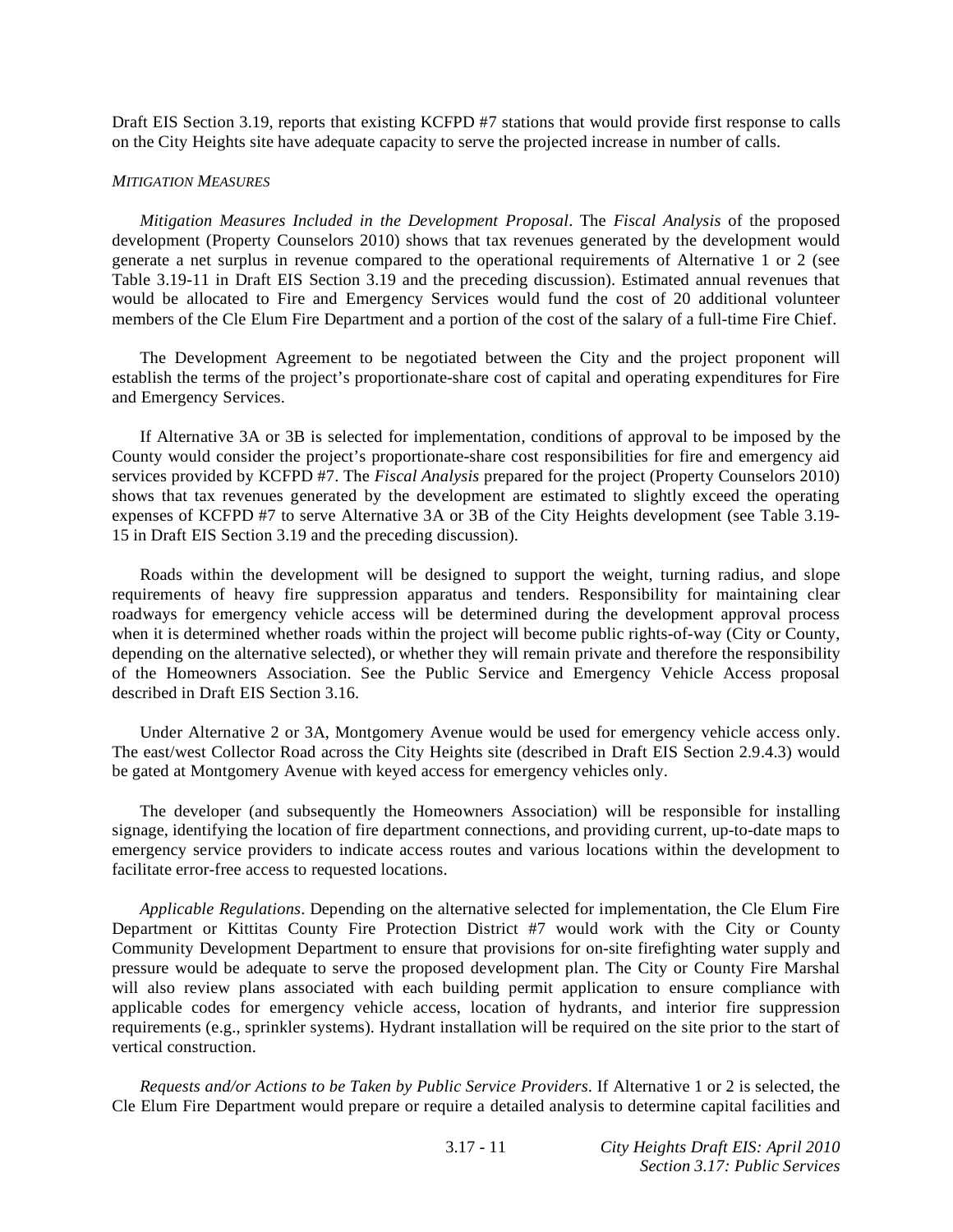equipment needs, operational budget requirements, distance to existing fire stations, and the adequacy of volunteer membership to provide fire protection and emergency medical service a larger incorporated area and approximately double the number of homes and residents within the community. The following preliminary list of elements of a response plan were provided by Chief Dave Campbell (January 11, 2010):

- Amend bylaws to increase membership in the volunteer fire department from 50 to 70. Costs associated with the increase in personnel would include liability insurance, protective gear/equipment, and training.
- Determine the point at which it would be necessary to hire a full-time, paid Fire Chief (cost to be determined).
- Develop a plan for the acquisition of a 4x4 structure/wildland pumper such as the E-One F550 4x4 mini pumper (cost to be prepared per specifications).
- Meet with the developer to address other issues such as fire flow, hydrant types and locations, road maintenance (including snow plowing), and ingress/egress.

*Other Recommended Mitigation Measures*. Firewise procedures should be implemented to minimize the potential for structural and wildland fires within and adjacent to the development. Construction site clean-up on a daily basis should be mandatory through the use of dumpsters or other means of removing construction debris and rags from the site.

## *SIGNIFICANT UNAVOIDABLE ADVERSE IMPACTS*

The *Cle Elum City Heights Fiscal Analysis* (Property Counselors 2010) summarized in Draft EIS Section 3.19 estimates that property tax revenues will slightly exceed operating costs for fire protection and emergency medical aid services; however, property tax revenues will probably grow more slowly than expenditures. The *Fiscal Analysis* also reasonably calculates that one-time revenues generated during construction would more than offset the lag in City or County collection of property tax revenues to cover the interim cost of services, including Fire and Emergency Services. Therefore, no significant unavoidable adverse impacts to the Cle Elum Fire Department or Kittitas County Fire Protection District #7 would be anticipated.

# **3.17.3 Emergency Medical Aid Services**

There is some overlap in the description of emergency medical services provided in Upper Kittitas County due to mutual aid agreements, use of the Cle Elum Fire Department ambulance, and response by both the Fire Department and Kittitas County Fire Protection District (KCFPD) #7 volunteer emergency medical technicians (EMTs) and vehicles equipped for basic life support to calls within a portion of the same service area as Upper Kittitas County Medic One and Hospital District 2. The services of the City Fire Department and Kittitas County Fire Protection District #7 are described above in Section 3.17.2. The services of Upper Kittitas County Medic One are described separately here as the Kittitas County Hospital District (under which Medic One operates) is a separate taxing district within the County, and therefore is evaluated separately in the *Cle Elum City Heights Fiscal Analysis* (Property Counselors 2010), summarized in Draft EIS Section 3.19. The source of information for Kittitas County Hospital District 2 and Medic One is the response to questions prepared by Mark Raaka, EMT-P, Operations Manager, Upper Kittitas County Medic One (July 16, 2009) submitted during the City Heights EIS Scoping period, and follow-up communications with the *Fiscal Analysis* consultant (September 10, 2009).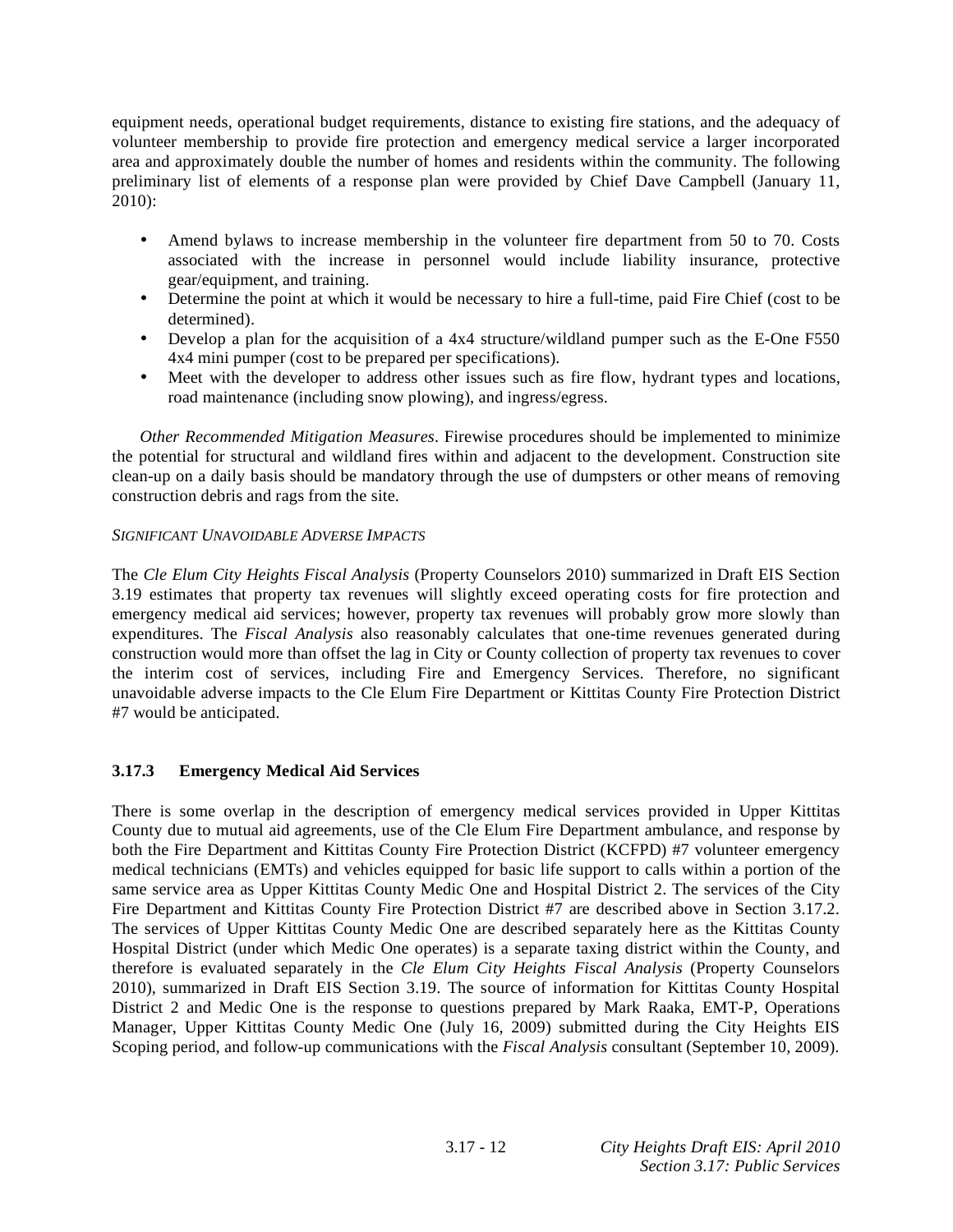#### *AFFECTED ENVIRONMENT*

Kittitas County Hospital District (KCHD) 2 and Medic One have a service area approximately 800 square miles in size in Upper Kittitas County: roughly from the Thorp/Elk Heights area on the east (I-90 milepost 93), to the King/Kittitas County line (Snoqualmie Pass) on the west, and north to the SR 970/SR 97 junction (on the south side of Blewett Pass). KCHD 2 provides emergency medical services, ambulance services, and owns the community hospital and urgent care facilities with services provided by Hospital District 1.

Upper Kittitas County Medic One provides emergency medical service (EMS) response and both advanced life support (ALS) and basic life support (BLS) transport. Medic One has agreements in-place with the Cle Elum Fire Department and KCFPD #7 for back-up coverage when all Medic One resources are unavailable. Medic One also has mutual aid agreements in-place with all other fire and EMS agencies in Kittitas County for large-scale and/or mass casualty incidents.

Medic units respond from a station in Cle Elum at 505 Power Street. One 24-hour and one 12-hour (8:00 AM to 8:00 PM) medic unit is staffed each day. Both units are typically staffed with one paramedic and one EMT. The types of calls are a mix of trauma and medical calls, with some seasonal variances.

The Medic One station is approximately one-quarter mile south of the City Heights site, though access to the property is presently circuitous from this location. Response time is estimated to be 5 to 8 minutes. There are occasional recreational accidents on the site at the present time.

Hospital District 2 currently experiences a volume of approximately 100 calls per 1,000 population; however, this ratio is skewed by service requirements imposed by visitors and through-traffic that add to the call volume generated by local residents. The District does not have the data to distinguish resident versus non-resident calls. Overall demand for services varies from year to year. Historically, Medic One has seen an average annual call volume growth rate since 1982 of 4.5 to 5 percent. The future rate of growth in call volume will be affected by an increase in permanent and part-time residents within the service area, increase recreational use and tourism within the service area, and an aging resident population.

Emergency medical aid patients requiring hospital care are transported to Kittitas Valley Community Hospital in Ellensburg (75 percent), or to Yakima (25 percent). Transport time is approximately 30 minutes to Ellensburg or 1 hour to Yakima. Total out-of-service time for EMTs involved in a transport is approximately 2.25 hours to Ellensburg, or 3 hours to Yakima. When it is necessary to transport emergency medical aid patients to a hospital in Seattle, travel time is approximately 1.5 hours, and total out-of-service time is approximately 4 hours.

Medic One currently averages approximately 60,000 fleet miles per year on medic units. If there were a significant increase in call volume and/or number of miles traveled per year, it may necessitate revising the expected life span and replacement schedule for medic units.

### *POTENTIAL IMPACTS DURING CONSTRUCTION*

As with the City Fire Department and Kittitas County Fire Protection District #7, Kittitas County Hospital District 2 and Upper Kittitas County Medic One anticipate an increase in the call volume for emergency medical aid attributable to the City Heights site once construction begins on the property. The affect on the Hospital District and Medic One would not differ on the basis of whether the site is annexed and developed within the City (Alternative 1 or 2), or remains in the County (Alternative 3A or 3B).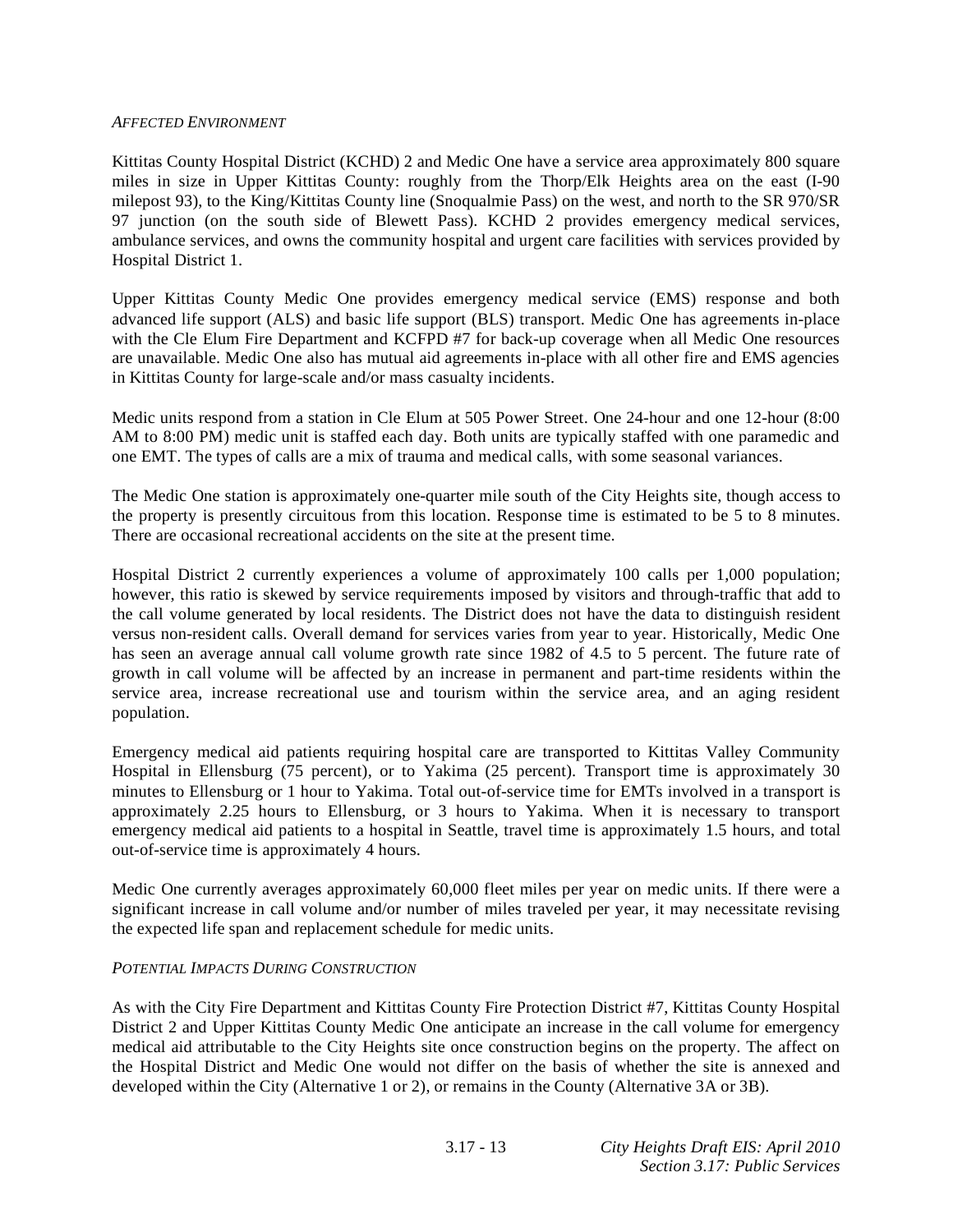If the City Heights site were to remain undeveloped in the near-term with the No Action Alternative, there would be no construction activity on the property, and thus no change in demand for emergency medical aid services compared to existing conditions. Given that there is no resident population on the property at the present time, and only informal recreation occurs on private property, there are presently few calls for emergency medical aid.

## *POTENTIAL DEVELOPED-CONDITION IMPACTS*

For the purpose of the impact analysis, it is assumed that there would be a direct correlation between the number of homes, the number and age of occupants in the completed condition of the development, and the number of potential calls for emergency medical aid. City Heights would likely generate calls at a rate lower than the current average of 100 calls per 1,000 population, taking into account that some percentage of the current ratio is attributable to non-residents visiting or passing through the area. The *Cle Elum City Heights Fiscal Analysis* provides a basis for estimating project demand for emergency medical care at a rate of approximately 70 calls per 1,000 residents (Property Counselors 2010). This estimate was accepted by Mark Raaka, EMT-P, Operations Manager, Upper Kittitas County Medic One (personal communication, September 10, 2009). Based on this factor, the City Heights development at full buildout and 90 percent occupancy is forecast to generate between 73 and 140 calls for emergency medical aid per year, depending on the alternative selected for implementation.

The two main areas of potential impact would include staffing (i.e., the need for additional coverage if concurrent calls become more frequent), and potential acceleration of the medic unit replacement schedule. Due to the close proximity of the site to the Medic One station, service to City Heights is not expected to add substantially to the number of miles traveled by emergency aid vehicles, depending on transport requirements to area hospitals.

The primary concern identified by Medic One as it relates to providing service to the City Heights site is vehicular access to the west end of the property, preferably directly from SR 903. Alternatives 1, 2 or 3A include provisions for a west access to SR 903 (see Figure 2.6-1 through 2.6-3 in Draft EIS Chapter 2). The Alternative 3B conceptual land use plan does not (Figure 2.6-4) The proposed internal road system and points of access to the existing transportation system are shown on Figures 2.6-1 through 2.6-3 in Draft EIS Chapter 2. A conceptual internal road system is shown on Figure 2.6-4 for Alternative 3B; however, the potential exists for there to be less coordinated through-routes with this more rural alternative developed by up to 17 different property owners.

The *Fiscal Analysis* of the proposed development indicates that the additional demand for medical care that may be generated by City Heights residents could be accommodated in existing Hospital District facilities.

### *MITIGATION MEASURES*

*Mitigation Measures Included in the Development Proposal*. The Development Agreement to be negotiated between the City and the project proponent if Alternative 1 or 2 is selected, or conditions of approval to be imposed by Kittitas County if Alternative 3A or 3B is selected, would address the project's proportionate-share cost responsibilities for emergency medical aid services provided by Upper Kittitas County Medic One and Hospital District 2.

 The proposed internal road system, road standards that would support the weight and turning radius of emergency vehicles, road maintenance including snow removal during winter months, signage and maps to be provided to public service agencies to facilitate error-free access to the development would be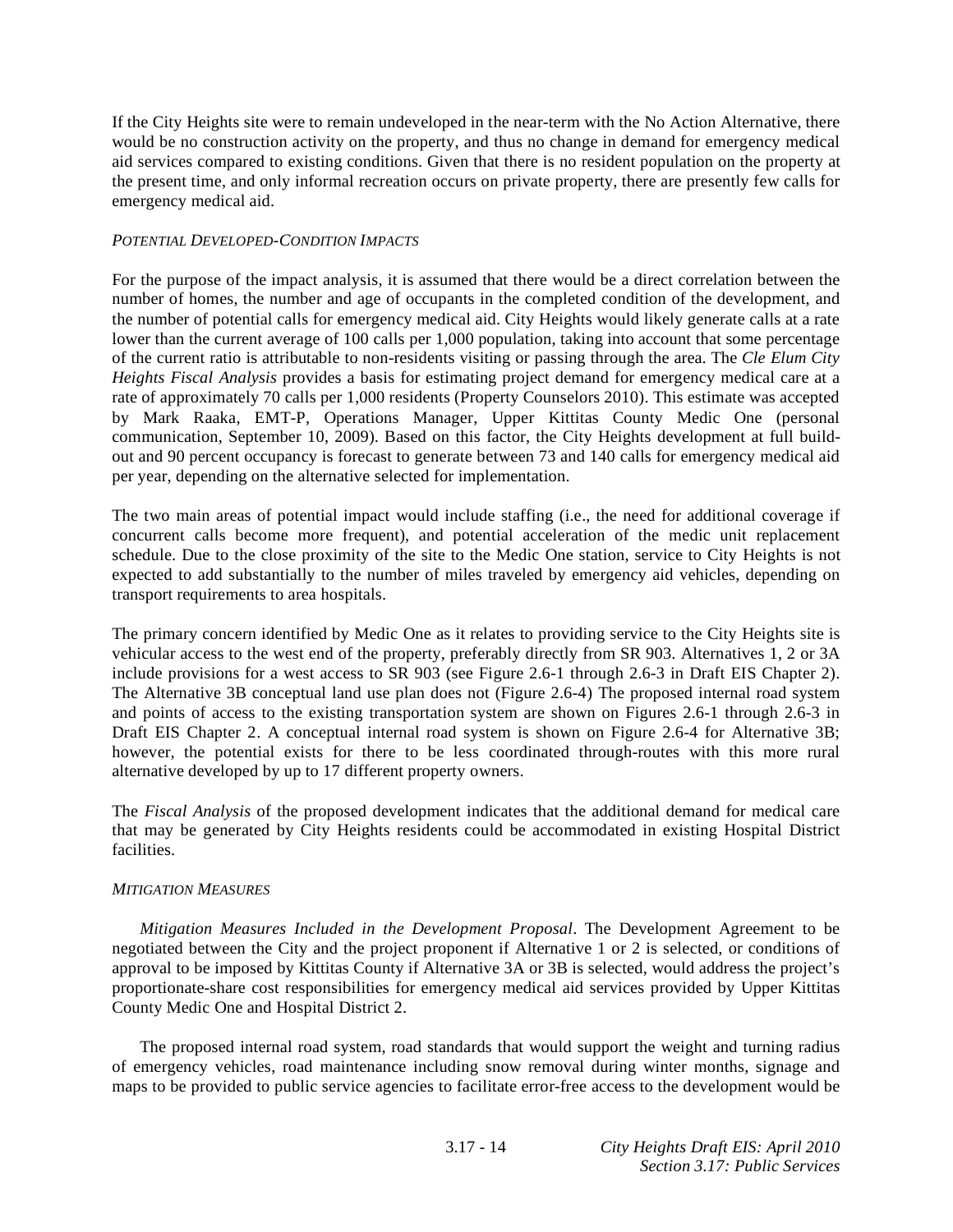beneficial to emergency medical response teams. See the description of *Mitigating Features Included in the Development Proposal* in Section 3.17.2 above.

*Applicable Regulations*. Compliance with City or County codes (depending on the alternative selected for implementation) for the provision of fire protection services would also be beneficial to the provision of emergency medical aid services. See the description of *Mitigating Features Included in the Development Proposal* in Section 3.17.2 above.

 Kittitas County Hospital District 2 is authorized to collect ambulance charges and impact fees. It will be determined during Development Agreement negotiations to implement Alternative 1 or 2 in the City, or during formulation of conditions of approval to implement Alternative 3A or 3B within Kittitas County, whether Hospital District 2 or Upper Kittitas County Medic One may require additional staffing or an additional medic unit to respond to an increased call volume, and if so, the City Heights proportionate share of these costs over phased implementation of the project.

 The *Fiscal Analysis* of the proposed development reasonably calculates that one-time revenues generated during construction would more than offset the lag in City or County collection of property tax revenues to cover the interim cost of services, including Emergency Aid services.

*Other Recommended Mitigation Measures*. No additional mitigation measures were identified regarding the provision of emergency medical aid services.

### *SIGNIFICANT UNAVOIDABLE ADVERSE IMPACTS*

The City Heights development at full build-out and 90 percent occupancy is forecast to generate between 73 and 140 calls for emergency medical aid per year, depending on the alternative selected for implementation. Property tax revenues would fund a portion of this expense, and cost recovery through charges for ambulance calls would fund the remainder; therefore, the *Fiscal Analysis* of the proposed development (Property Counselors 2010) forecasts no significant adverse impacts to emergency medical aid services.

### **3.17.4 Police Protection and Law Enforcement Services**

Meetings were held during the expanded EIS Scoping process with Cle Elum/Roslyn/South Cle Elum Police Chief Scott Ferguson (June 30, 2009); and with Kittitas County Under Sheriff Clayton Myers (July 8, 2009), to discuss existing manpower, equipment and operations, and the potential impacts of the City Heights conceptual land use alternatives on police protection and law enforcement services provided by these entities. Both the Cle Elum/Roslyn/South Cle Elum Police Department (Chief Scott Ferguson, July 29, 2009 and January 11, 2010) and the Kittitas County Sheriff's Department (Sergeant Steve Panattoni, July 15 and July 22, 2009) followed up with response to questions and narrative information that is the basis for the information provided in this section.

#### *AFFECTED ENVIRONMENT*

### **Cle Elum/Roslyn/South Cle Elum Police Department**

In 2000, the City of Cle Elum, Town of Roslyn, and Town of South Cle Elum merged their police departments to create one regional department: the Cle Elum/Roslyn/South Cle Elum Police Department. With the exception of time spent in vehicles, all officers and civilian employees work out of the same facility located on East First Street (the Shoemaker Building). This facility is shared with the local branch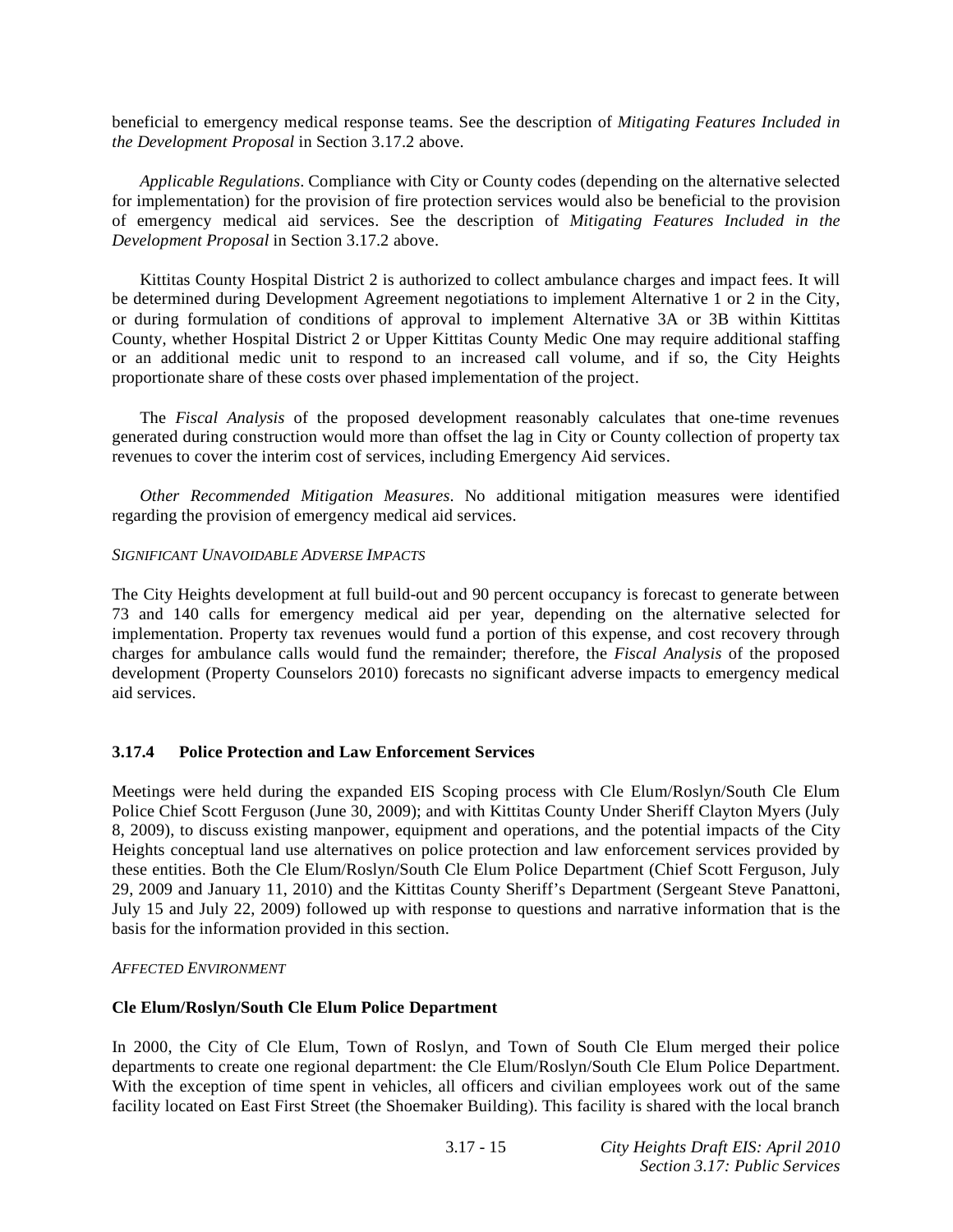of the Kittitas County Court, and includes a front office, records storage, offices for the Police Chief and Sergeant, a squad room, evidence room, break room, and unisex bathroom. There is almost no other storage in the building. While this facility meets current needs for the most part, it does not have the capacity to house additional employees, additional records, or evidence storage.

The Department provides 24-hour per day, 7 days per week coverage to the three communities with a combined resident population of approximately 3,500 persons. At the time of this writing, the Cle Elum/Roslyn/South Cle Elum Police Department employed seven full-time sworn officers and the Police Chief, and 1.75 civilian employees who work in the office. The Washington Association of Sheriffs and Police Chiefs City Law Enforcement Employee Rate Tables (October 31, 2008) show an officer to population ratio within the Cle Elum/Roslyn/South Cle Elum service area of 2.89 officers per 1,000 residents compared to a State-wide average of 2.14. The Cle Elum/Roslyn/South Cle Elum officer to population ratio is ranked "average" for cities with populations in the range of 2,500 to 5,000 persons. With the present number of officers, the Department is able to schedule at least two officers per shift during evening hours; however, a large portion of coverage is still by only one officer per shift serving the three communities. When a single officer makes an arrest, a second officer must be called in to provide jail transport to Ellensburg, which is an over-time situation for the second officer.

Hiring additional officers is a civil service process that takes 9 to 12 months. The hiring process involves a physical test, written test, oral board examination, polygraph examination, psychological examination, and background investigation. Once an applicant is hired, there is a waiting period to get into the Washington State Police Officer Academy in SeaTac, Washington. Once admitted to the Academy, officers participate in a 5-month training course, after which they undergo a 4- to 6-week field-training program with their own department. Costs associated with the hiring and training process, uniforms, weapons, equipment, salaries and benefits provided by Chief Fergson are taken into account in the *Fiscal Analysis* of the City Heights development (Property Counselors 2010).

In addition to the resident population within the Police Department service area, this Department is also tasked with providing services to visitors who come to the area for recreational purposes, and passing motorists on Interstate 90. Recreational visitors double or triple the local population at certain times of the year. This has a tremendous impact on the Police Department. It is not uncommon on three-day holiday weekends for 80 percent of police contacts, arrests, and citations to be generated by persons who reside outside of Kittitas County.

The Cle Elum/Roslyn/South Cle Elum Police Department responded to 3,889 calls in 2008, including traffic offenses. This equates to approximately 1,111 calls per 1,000 resident population, though as indicated above, some percentage of these calls was for incidents generated by recreational visitors and through-traffic. The response time of Cle Elum/Roslyn/South Cle Elum police officers is exceptional, normally only the drive-time to the adjacent community. Exceptions to this level of service may occur if an officer were detained on a higher-priority call. Typical types of crime in these communities include alcohol and drug offenses, thefts, assaults, domestic assaults, vandalism, and driving offenses. Animal violations continue to be a growing problem in the three cities, and are currently not being addressed through any form of animal control program (personal communication with Chief Scott Ferguson, July 29, 2009).

Cle Elum/Roslyn/South Cle Elum police officers are primarily dispatched through Kittitas Communications (KITTCOM), located in Ellensburg. KITTCOM dispatches all law enforcement in Kittitas County (except the Washington State Patrol), as well as fire protection and emergency medical aid services. User-agencies are charged for the dispatch and communications service based on radio use; for example, the City of Cle Elum budget for KITTCOM services in 2010 is \$86,000. Cle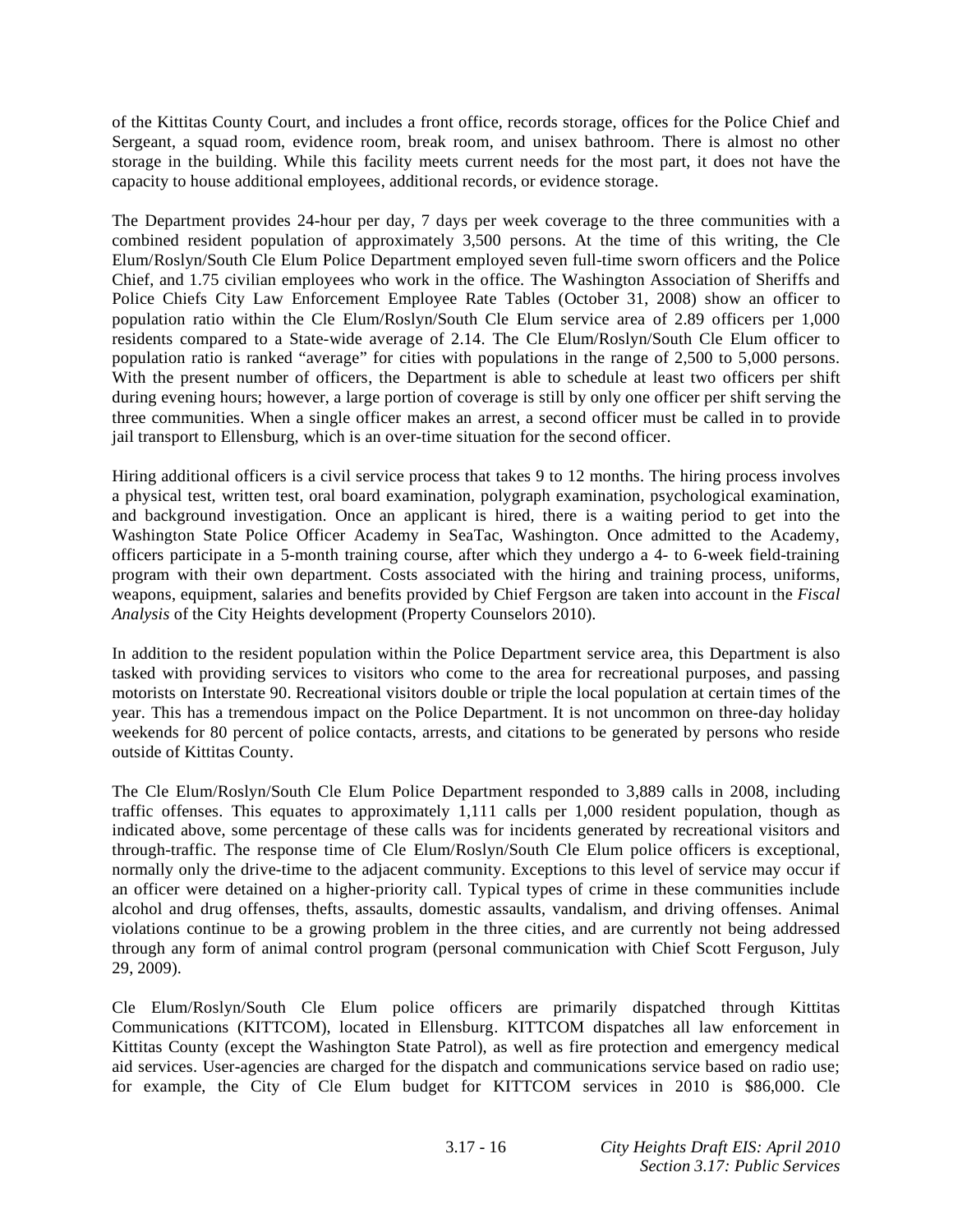Elum/Roslyn/South Cle Elum police officers are also dispatched by their own local office in the event of a walk-in or call-in complaint.

Each Cle Elum/Roslyn/South Cle Elum officer is assigned their own patrol vehicle. Those officers living within a 10-mile radius of town are permitted to take their vehicle home.

The Cle Elum/Roslyn/South Cle Elum Police Department has signed mutual aid agreements with all law enforcement agencies in Kittitas County, and has an outstanding working relationship with the Kittitas County Sheriff's Department. Officers from both of these agencies, as well as the Washington State Patrol and Ellensburg Police Department, provide back-up assistance on a frequent basis.

The Cle Elum/Roslyn/South Cle Elum Police Department contracts with the Kittitas County Sheriff's Department for jail services. Each city pays their own jail costs. User-agencies are billed based on bookable days at a rate of \$55.00 per day for each person who is incarcerated; for example, the City of Cle Elum 2010 jail budget is \$102,000. In addition, the City is often held responsible for medical/dental costs that occur during the incarceration period.

Only 28 acres of 358 acres total of the City Heights site are presently within the City limits and therefore within the service area of the Cle Elum/Roslyn/South Cle Elum Police Department. These undeveloped parcels are not presently known to generate calls for law enforcement services.

## **Court Services**

The Cle Elum/Roslyn/South Cle Elum Police Department utilizes a local Municipal Court as well as a Kittitas County District Court in Ellensburg. The City of Cle Elum pays a Municipal Judge and a Municipal Prosecutor to handle court proceedings. The current staffing level for the services of the Municipal Judge is 0.3 full-time equivalent (FTE). The City has a responsibility to construct a new Municipal Court facility as part of its lease agreement with the County.

## **Kittitas County Sheriff's Department**

The Kittitas County Sheriff's Department serves all of unincorporated Kittitas County. The estimated resident population within this service area is approximately 13,550 to 15,000 persons. At the time of this writing, 24 line personnel provide 24-hour per day, 7 days per week law enforcement services across the County. The types of incidents responded to include burglary, robbery, vandalism, weapons and explosives complaints, disorderly conduct, domestic violence, medical emergencies, search and rescue, abandoned vehicles, traffic enforcement, and civil issues related to property rights, water rights, service papers, fraud, forgery, etc.

Calls for service are made through KITTCOM and relayed to available field personnel. The Sheriff's Department responded to 17,653 calls for service in 2008 – approximately 1,240 calls per 1,000 population. Average response time to calls was 18.5 minutes (data provided by Sergeant Steve Panattoni, July 22, 2009). There is a practice among all law enforcement agencies and emergency service providers in the County (including the Washington State Patrol, Washington Department of Fish and Wildlife, and Washington Department of Natural Resources) to assist one another in times of need (personal communication with Sergeant Steve Panattoni, July 15, 2009).

The majority of the City Heights site (330 acres of 358 acres total) is presently within unincorporated Kittitas County. The Sheriff's Department had no particular record of incident response to the site but noted that open areas like this generally generate calls regarding things like litter, trespass, theft, off-road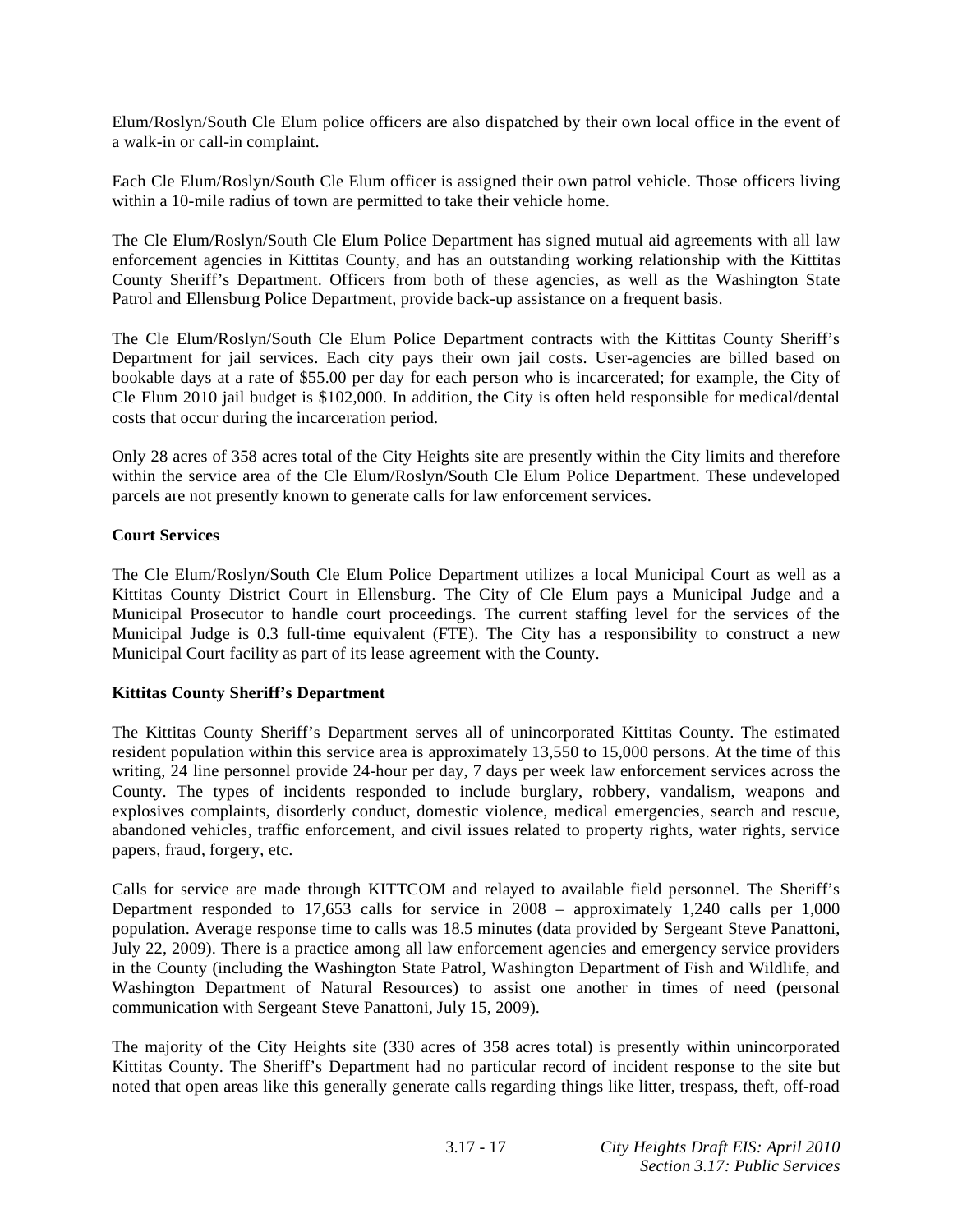vehicle (ORV) complaints, mudding, driving complaints, malicious mischief, parties, hunting violations, weapons complaints, and illegal fires.

### *POTENTIAL IMPACTS DURING CONSTRUCTION*

Law enforcement officers in either the City or County anticipate an increase in the call volume both on the City Heights site and in the general area once construction begins on the property. Construction workers tend to have more impact on law enforcement services than the general population. Past experience has shown that incidents of theft occur at job site locations, and incidents of assault, alcohol/drug offenses, disorderly conduct and similar violations occur at local eating and drinking establishments during periods when there is an influx of construction workers temporarily living within the area. If the anticipated increase in call volume occurs, it would impact existing police manpower and equipment and result in increased communication costs, increased court proceedings and case loads, and increased jail costs.

Construction periods also tend to generate more off-site traffic incidents (accidents, violations and complaints) and traffic management issues for law enforcement officers, both due to construction truck traffic and the personally-owned vehicles of construction workers. These incidents are a particular issue in proximity to facilities with large attendance and distinct arrival and departure schedules like schools.

If the No Action Alternative were to be selected, there would be no construction activity on the property, and thus no change in demand for law enforcement services compared to existing conditions. Given that there is no resident population on the property at the present time, informal recreational use would continue to have the potential to generate the "attractive nuisance" type of calls described above in the *Affected Environment* section.

### *POTENTIAL DEVELOPED-CONDITION IMPACTS*

In the developed-condition of the site under any conceptual land use alternative, the neighborhood of homes and businesses and new resident population would generate an increased number of calls for police response, some of which may also require Municipal Court services. If it is assumed that the ratio of calls per 1,000 population would be approximately as described above in the *Affected Environment* section, the number of calls related to Alternative 1 or 2 at full build-out and 90 percent occupancy in 2022 may range from up to 2,205 to 1,943 calls per year, respectively. With Alternative 3A or 3B, the number of calls for law enforcement services to be provided by the Kittitas County Sheriff's Department may range from up to 2,169 to 1,283 calls per year, respectively. As with conditions during construction, the increased call volume could impact existing police manpower and equipment and result in increased communication costs, increased court proceedings and case loads, and increased jail costs. Animal control requirements would also likely increase with the increase in population.

If Alternative 1 or 2 is selected, the entire site would be within the jurisdiction and service area of the Cle Elum/Roslyn/South Cle Elum Police Department. The degree to which requirements for police protection services would increase to serve the development would be influenced by the type and layout of homes and commercial buildings, and the type, size and hours of commercial operations. If a small or substantial percentage of homes within the development are second homes and/or used only a seasonal basis, this would not relieve police officers of their patrol duties and may actual present more of a burglary target than permanent residences. Seasonal residents may also take a more informal or recreational approach to the rules and standards of the community, which could result in a proportionally higher rate of incidents requiring police response than among the permanent resident population within the development.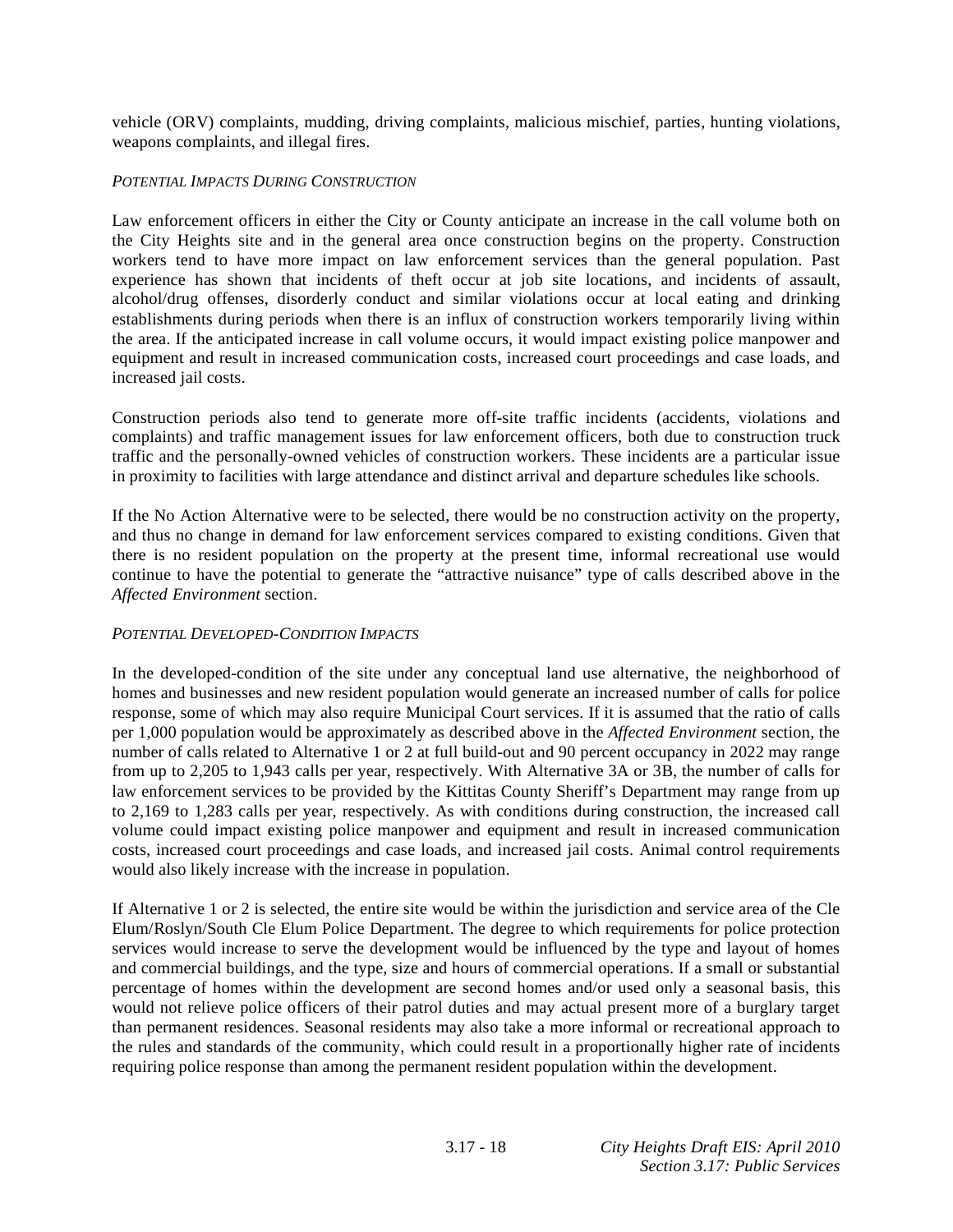If Alternative 3A or 3B were selected, the 330 acres of the site presently within the County would remain in the County, within the service area of the Kittitas County Sheriff's Department. Alternative 3B would likely exert the least demand for law enforcement services due to the lower residential density, likely more open layout, least population, and no commercial development.

Heavy amounts of snow in Upper Kittitas County during winter months often impair the ability of law enforcement officers to patrol their service area or access locations where incidents have been reported. This is both a snow removal issue and a parking issue. Both the Cle Elum/Roslyn/South Cle Elum Police Department and County Sheriff's Department have four-wheel drive vehicles for winter conditions, but rely on snow removal operations by the responsible entity in order to maintain clear access to the maximum extent practicable. Due to the terrain of the City Heights site, law enforcement officers anticipate that use of four-wheel drive vehicles may be required to serve this area during winter months (personal communication with Chief Scott Ferguson, July 29, 2009). To the extent that additional officers are required to serve growth attributable to the City Heights development, additional vehicle acquisition would be required in approximately equal proportion.

### *MITIGATION MEASURES*

*Mitigation Measures Included in the Development Proposal*. The *Fiscal Analysis* of the proposed development (Property Counselors 2010) shows that tax revenues generated by City Heights would result in a net surplus in revenue compared to the operational requirements of Alternative 1 or 2 (see Table 3.19-11 in Draft EIS Section 3.19 and the preceding discussion). Estimated annual revenues that would be allocated to the City's Law and Justice budget would fund the cost of four full-time-equivalent officers (salary, benefits and equipment) and approximately \$105,000 per year for jail and dispatch costs. These revenues would also approximately double the City's budget for Municipal Court services, and would enable increasing the Municipal Judge staffing level to 0.6 FTE.

 The *Fiscal Analysis* shows that annual tax revenues generated by Alternative 3A would be sufficient to fund 3.4 additional fully-equipped officers with the Kittitas County Sheriff's Department (see Table 3.19-13 in Draft EIS Section 3.19 and the discussion that follows).

 The proposed internal road system; road standards that would support the weight, turning radius and slope requirements of emergency vehicles; road maintenance including snow removal during winter months; maps and signage that would facilitate error-free access would be beneficial to the provision of law enforcement services as well as fire protection and emergency medical aid. See the description of *Mitigating Features Included in the Development Proposal* in Section 3.17.2 above.

*Applicable Regulations*. Development Agreement negotiations to implement Alternative 1 or 2 in the City, or formulation of conditions of approval to implement Alternative 3A or 3B within Kittitas County will include requirements to adequately address law enforcement services to provide sustained funding for the actual level of growth and development within City Heights. The fiscal impacts of the development are evaluated in the *Cle Elum City Heights Fiscal Analysis* (Property Counselors 2010), summarized in Draft EIS Section 3.19.

*Other Recommended Mitigation Measures*. The developer and/or Homeowners Association could consider employing a security firm as a short-term alternative to law enforcement during construction. Other deterrents could include sufficient lighting of the area, the ability to lock/close off areas after work hours, and the use of publicized surveillance cameras. Additional measures could include providing educational awareness to all applicable workers regarding securing/locking up locations, tools, and equipment (personal communication with Chief Scott Ferguson, July 29, 2009).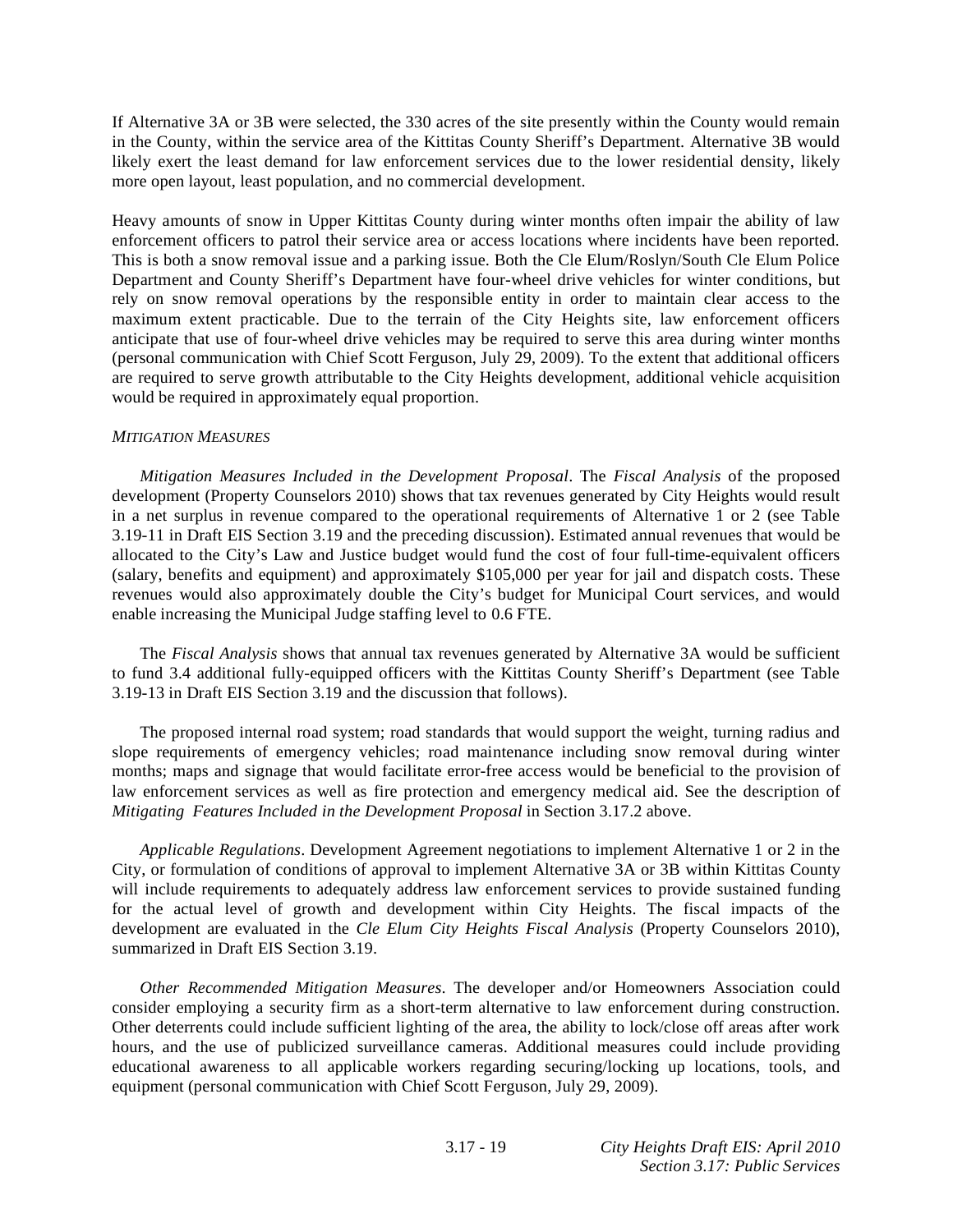The Kittitas County Sheriff's Department encourages planners responsible for formulating conditions of project approval to acquire a security survey and security plan for the development, and to apply best management practices such as Crime Prevention through Environmental Design (CPTED) during the site planning process. CPTED principles include minimizing visual obstacles, maintaining visual surveillance corridors, avoiding places of concealment, installing street lighting, providing and maintaining good access.

 The City or County could ask contractors to impose a condition on construction workers that if they are arrested and charged with a crime in the local area, they will be fired. Enforcing this condition of employment could be a deterrent to subsequent potential offenders.

 Until such time as the City or County adopt animal control regulations, animal control measures could be addressed in the Covenants, Conditions and Restrictions (CC&Rs) of the City Heights development to be enforced by the Homeowners Association.

### *SIGNIFICANT UNAVOIDABLE ADVERSE IMPACTS*

Neither the Cle Elum/Roslyn/South Cle Elum Police Department nor the Kittitas County Sheriff's Department identified any significant unavoidable adverse impacts to law enforcement associated with the proposed City Heights development, provided that provisions are made for sustained funding to address increased manpower, equipment and facilities over time.

## **3.17.5 Schools**

This section describes existing facilities, enrollment, and operations within the Cle Elum–Roslyn School District No. 404 as presented in a Capital Facilities Plan based on information available at the beginning of the 2005-2006 school year (Integrus Architecture 2007), and based on personal communications with Brian Twardoski, the District's Director of Operations and Finance (July 14 and December 10, 2009). Projections for student enrollment, school capacity, and school bus capacity are derived from the *Cle Elum City Heights Fiscal Analysis* (Property Counselors 2010), coordinated with Brian Twardoski. Potential capital and operating impacts to schools are summarized in Draft EIS Section 3.19.

### *AFFECTED ENVIRONMENT*

The Cle Elum-Roslyn School District serves a population of approximately 8,300 people within a service area approximately 150 square miles in size that encompasses Cle Elum, South Cle Elum, Roslyn, Ronald, Teanaway Valley and Liberty. There are no attendance boundaries within the District borders. Approximately 1,000 students are served by 120 employees in one high school, one middle school, one elementary school, and one alternative high school.

The elementary school, middle school, high school, and the District's administrative facilities are on a single campus. The School District campus is approximately 86.5 acres in size, located south of SR 903 between the Cle Elum and Roslyn (see Figure 3.8-1 in Draft EIS Section 3.8). School buildings on the northern portion of the site occupy approximately 47.6 acres. An undeveloped property approximately 38 acres in size along the west and south boundaries of the school campus is held in reserve for future school development. The K-8 school building was constructed beginning in 1992. Cle Elum Elementary School classroom wings for grades  $K-5$  extend to the east from the core  $K-8$  building; classrooms of the Walter Strom Middle School for grades  $6-8$  extend to the west. The Cle Elum High School (grades  $9-12$ ) was constructed in the early 1970s, and modernized and expanded beginning in 1994. District administrative services operate from a former residence on the west end of the campus. The majority of the playfields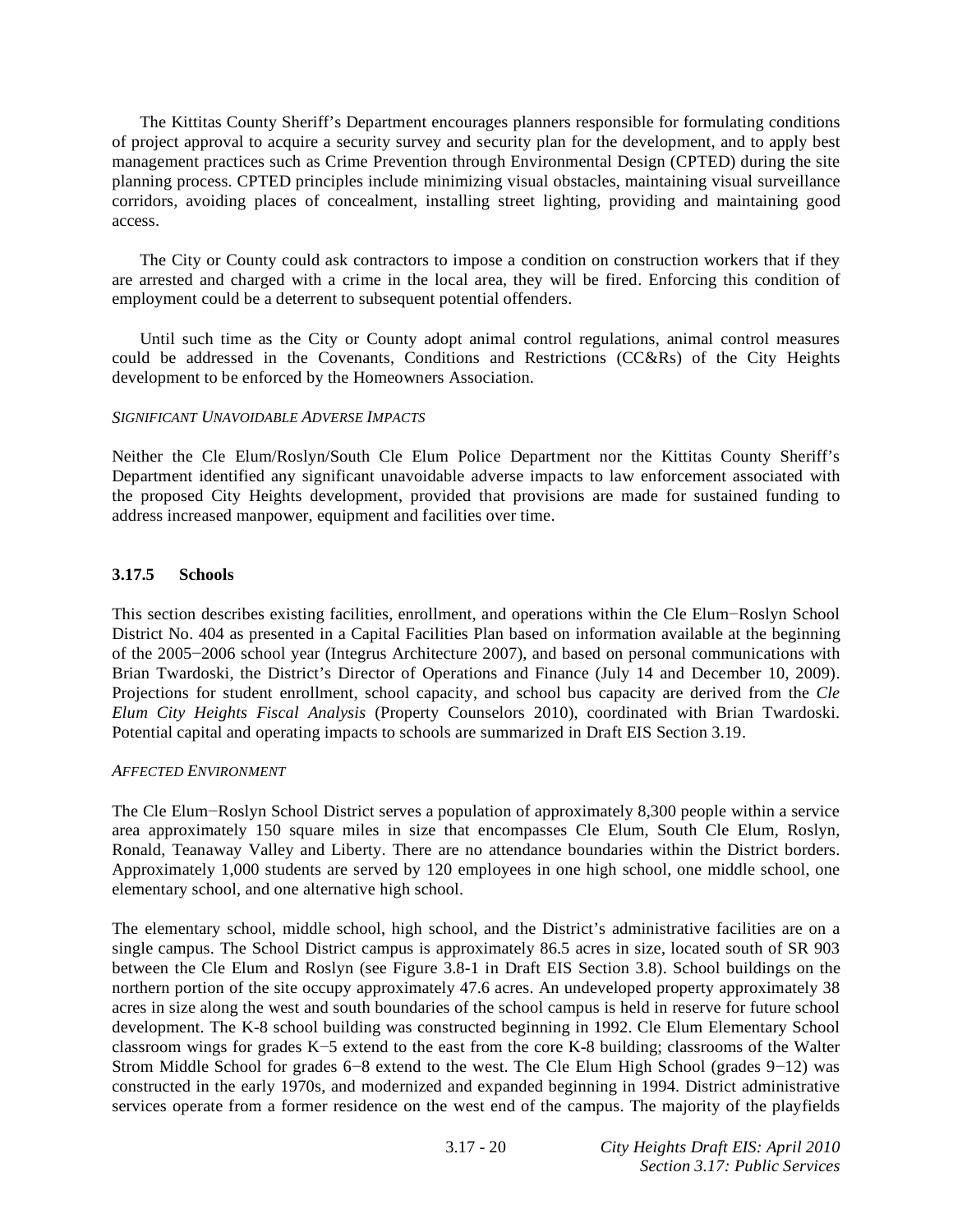are south of the school buildings and east of the K-8 building. Off-site School District facilities include school bus transportation services located in School-owned buildings adjacent to the Cle Elum central business district, and a leased facility used for the alternative high school (Swiftwater Learning Center).

Buildings and parking areas on the school campus are accessed from SR 903 and from a parallel on-site east-west frontage drive that extends the full length of the property. Left turns to and from SR 903 will operate near capacity in the future without the City Heights development as traffic continues to increase along this highway.

The school year calendar runs from September through mid-June, with academic classes beginning at 8:15 AM and completing at 3:00 PM for all grade levels.

Approximate enrollment for the 2008-2009 and 2009-2010 school years is shown in Table 3.17.5-1 in relation to building capacity. This information was provided by Brian Twardoski, Director of Finance, Operations and Athletics, Cle Elum-Roslyn School District (July 14, 2009).

| <b>School</b>                                               | 2008-2009<br><b>Enrollment</b> <sup>a</sup> | $2009 - 2010$<br><b>Enrollment</b> | <b>Building</b><br>Capacity |
|-------------------------------------------------------------|---------------------------------------------|------------------------------------|-----------------------------|
| <b>Elementary School:</b><br>Kindergarten through 5th grade | 363                                         | 381                                | 80/grade: 440               |
| Middle School: 6th through 8th grade                        | 215                                         | 225                                | 77/grade: 230               |
| High School: 9th through 12th grade                         | 317                                         | 311                                | 75/grade: 300               |
| <b>Swiftwater Learning Center</b>                           |                                             | 28                                 | 30                          |
| Totals:                                                     | 895                                         | 945                                | 1,000                       |

Table 3.17.5-1. Cle Elum-Roslyn School District current enrollment and capacity.

<sup>a</sup> The 2008-2009 enrollment is shown in addition to current enrollment as this student population was used as the basis for the fiscal impact analysis of the City Heights development. b

<sup>b</sup> The number of students in the alternative high school program during the 2008-2009 school year was not factored into fiscal effects.

High school enrollment currently slightly exceeds building capacity within the District, and middle school enrollment is close to capacity. There is available capacity in the elementary school. The District owns no portable classrooms at the present time; however, they are currently investigating the possibility of leasing two portables to house the Swiftwater Learning Center (alternative high school) on-campus with other schools (personal communication with Brian Twardoski, Cle Elum-Roslyn School District, July 14, 2009).

While the School District does not have a critical housing emergency at the present time in the form of classroom space, high school science, band and choir students and athletes have to use middle school facilities and satellite buildings on campus for classes, practices, and competitions. Intended capital improvements over the current 20-year planning period (2005–2025) as reported in the District's Capital Facilities Plan (Integrus Architecture 2007) include:

- Construction of a new high school.
- Modernization and expansion of the existing high school to become a grade  $6-8$  middle school.
- Modernization of the existing K-8 facility to support expanded K-5 and pre-school programs, and to house District alternative and support programs, and District administrative offices.
- Replacement of existing transportation and maintenance facilities.
- Modernization of existing District offices to support transportation and maintenance administrative functions.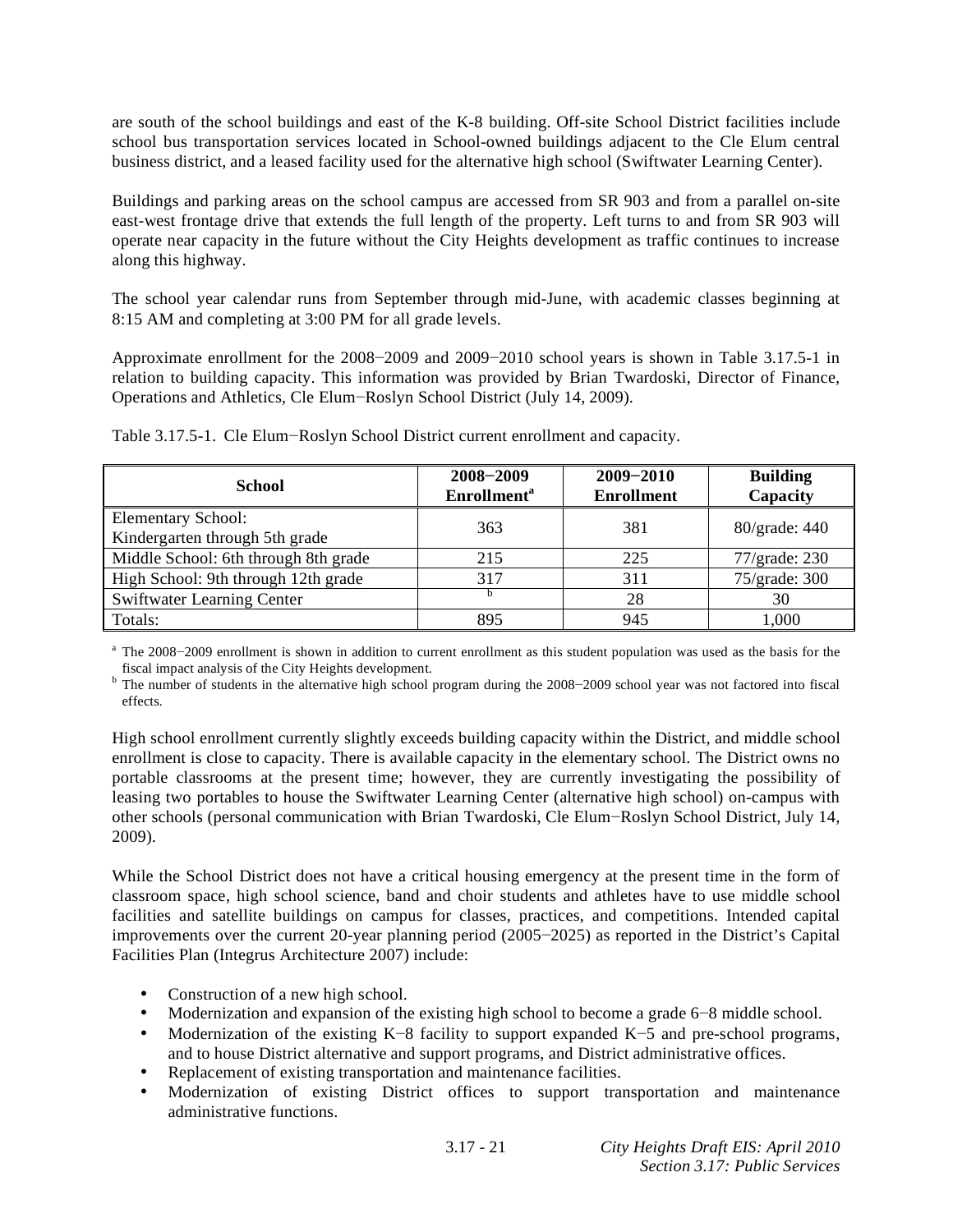• Improvements to existing playfields and new playfield expansion.

The Cle Elum-Roslyn School District is located in an area that traditionally relied on logging and mining activities as major sources of employment. Both of these resource-based areas of the economy have declined or been depressed now for a number of years, which has resulted in a down-turning economy with essentially no population growth. The economic outlook changed in the late 1990s and early 2000s with increased interest in the Cle Elum area both as a second home location and as a primary residence for commuters to the Puget Sound metropolitan area. However, rising fuel prices and the global economic crisis in 2008 affected area growth again, with the result that the School District has found student enrollment projections provided by the Washington State Office of the Superintendent of Public Instruction (OSPI) to be overly aggressive. The District anticipates 0 to 2 percent enrollment decline per year in the foreseeable future without the City Heights development (personal communication with Brian Twardoski, Cle Elum-Roslyn School District, July 14, 2009).

The School District currently has a fleet of 15 buses that are used to operate 11 school bus routes and provide transportation for field trips and athletic trips. Routes are redesigned and rebalanced each Fall to handle any changes in the student load at the beginning of the school year. Some routes currently operate at 95 percent capacity, while others are only at 50 to 60 percent capacity on an average day. The District attempts to design routes so that students are on the bus for no more than 60 minutes. Because the school day schedule is the same for all grade levels, and all schools are located on a single campus, students of all grade levels ride the same buses. Bus stop selection is largely driven by population density and safety considerations.

### *POTENTIAL IMPACTS DURING CONSTRUCTION*

It is not anticipated that construction activities on the City Heights site would impact the Cle Elum-Roslyn School District, with the possible exception of construction-related traffic on SR 903 (described in Draft EIS Section 3.16).

# *POTENTIAL DEVELOPED-CONDITION IMPACTS*

The Cle Elum-Roslyn School District would serve the City Heights development under any alternative, whether the project is annexed and developed within the City under Alternative 1 or 2, or whether the property remains in the County for development under Alternative 3A or 3B.

Student population projections for the City Heights development are correlated to population projections per household by household type, as described in Draft EIS Sections 3.10 and 3.11, respectively. Two types of dwelling units are proposed within the project: single-family detached homes, and attached dwelling units. Attached dwelling units are projected to have fewer residents and fewer students per household. In addition, homes that would be seasonally occupied are projected to have no students that would attend Cle Elum-Roslyn School District schools. For the purpose of the environmental impact analysis, assumptions are based upon 90 percent permanent occupancy within the development. The applicant anticipates a higher number of seasonal and second homes with no students (as described in Draft EIS Chapter 2, Section 2.6; and Chapter 3, Section 3.10); therefore, the student population projections presented in this analysis of potential project impacts on the School District are likely conservatively high.

Student population projection factors shown in Table 3.17.5-2 were derived from the Cle Elum-Roslyn School District current enrollment factors for all types of dwelling units, with an adjustment to reflect the differing household mix in the two types of homes proposed within City Heights.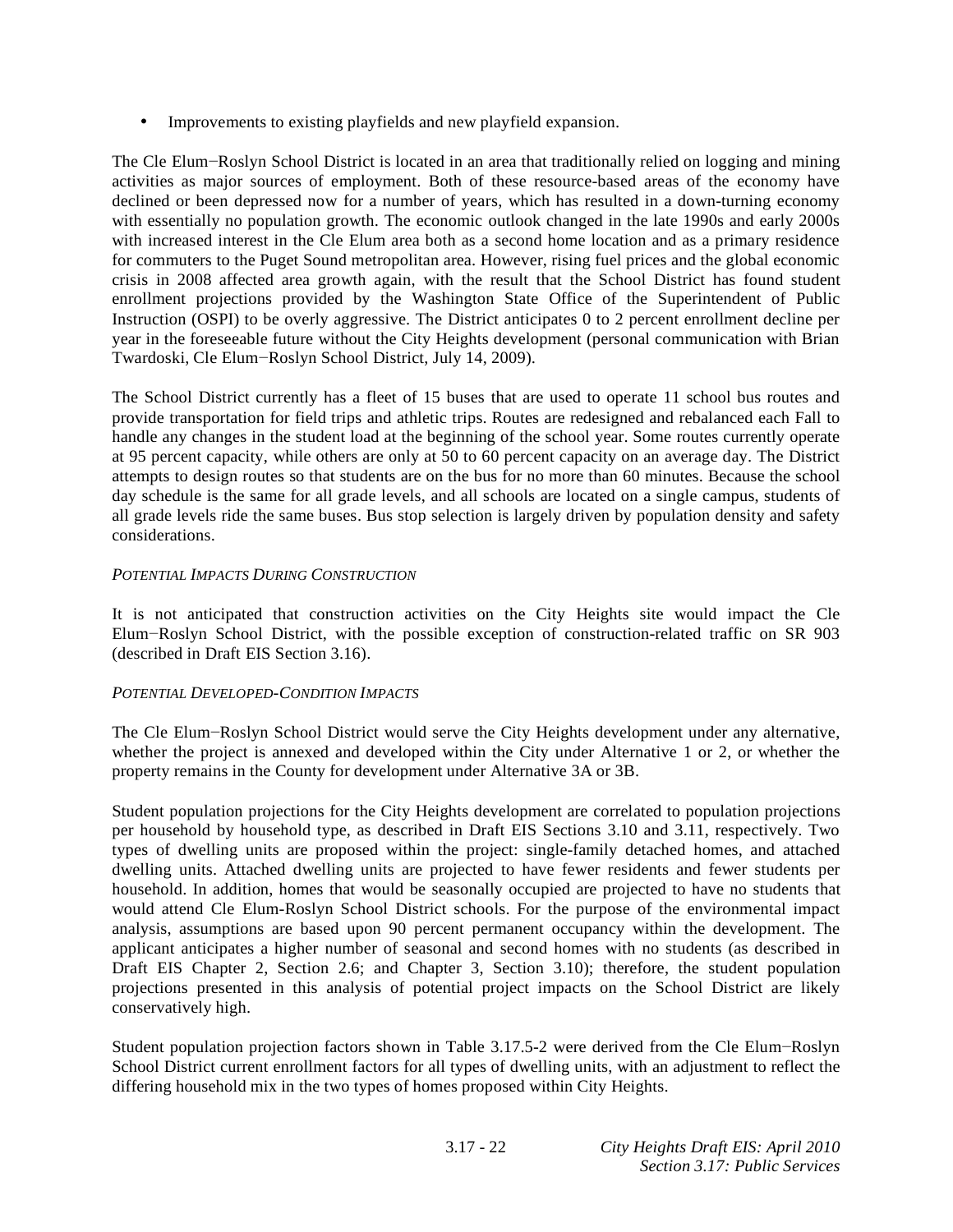|                           | <b>Number of Students per</b><br><b>Single-Family Detached Home</b> | <b>Number of Students per</b><br><b>Attached Dwelling Unit</b> |
|---------------------------|---------------------------------------------------------------------|----------------------------------------------------------------|
| Elementary School $(K-5)$ | 0.109                                                               | 0.092                                                          |
| Middle School $(6-8)$     | 0.068                                                               | 0.055                                                          |
| High School $(9-12)$      | 0.095                                                               | 0.081                                                          |
| Total:                    | 0.269                                                               | 0.228                                                          |

Table 3.17.5-2. Student population projection factors by household type.

The enrollment estimate reflects the assumption that the school-age demographic factors for the City Heights development would be similar to current demographics within the District. Table 3.17.5-3 shows student population projections by grade level for each of the City Heights conceptual land use alternatives being evaluated in the EIS, based on 90 percent permanent occupancy in the number and type of dwelling units within each conceptual land use alternative shown in Table 3.11-1 (Draft EIS Section 3.11).

Table 3.17.5-3. Student population projections by City Heights conceptual land use alternative.<sup>1</sup>

|                    | <b>Alternative 1</b> | <b>Alternative 2</b> | <b>Alternative 3A</b> | <b>Alternative 3B</b> |
|--------------------|----------------------|----------------------|-----------------------|-----------------------|
| <b>Elementary</b>  |                      |                      |                       |                       |
| Middle School      |                      |                      | 48                    | າດ                    |
| <b>High School</b> |                      |                      | חדי                   |                       |
| Total:             | 228                  | 99                   | 199                   |                       |

1 Student population projections are based on 90 percent occupancy by permanent residents in all dwelling unit types of any of the conceptual land use alternatives, which is higher than anticipated by the applicant. If more than 10 percent of dwelling units within the development are occupied only seasonally or used as second homes, the actual student population generated by City Heights would be less than these estimates.

The existing elementary school, middle school, high school building complex was slightly under-utilized on an overall basis in the 2008-2009 school year for which the fiscal impact analysis was performed. Total enrollment was 895 students within buildings that have a State-rated capacity for 970 students. While there is currently available capacity to accommodate some portion of City Heights students at the elementary and middle school grade levels, the development could, over the longer term, generate a need for additional school building capacity approximately as shown in Table 3.17.5-4.

Table 3.17.5-4. Additional school building capacity projections to serve City Heights students over the long-term. $1, 2$ 

|               | <b>Alternative 1</b> | <b>Alternative 2</b> | <b>Alternative 3A</b> | <b>Alternative 3B</b> |
|---------------|----------------------|----------------------|-----------------------|-----------------------|
| Elementary    | 20.5%                | 17.9%                | 17.9%                 | 10.9%                 |
| Middle School | 5.7%                 | 13.7%                | 13.7%                 | 8.3%                  |
| High School   | $6.1\%$              | 14.1%                | 14.1%                 | 8.6%                  |

<sup>1</sup> School building capacity estimates are based on housing 450 students per elementary school, 350 students per middle school,

and 500 students per high school – typical capacities for new school construction.<br><sup>2</sup> Student population projections are based on 90 percent occupancy by permanent residents in all dwelling unit types of any of the conceptual land use alternatives, which is higher than anticipated by the applicant. If more than 10 percent of dwelling units within the development are occupied only seasonally or used as second homes, the actual student population generated by City Heights would be less than these estimates.

The School District capital impact estimate is correlated to the assumption that 90 percent of homes within City Heights under any alternative would be occupied year-around. Given that the actual student population generated by the City Heights development will differ somewhat from these projections, and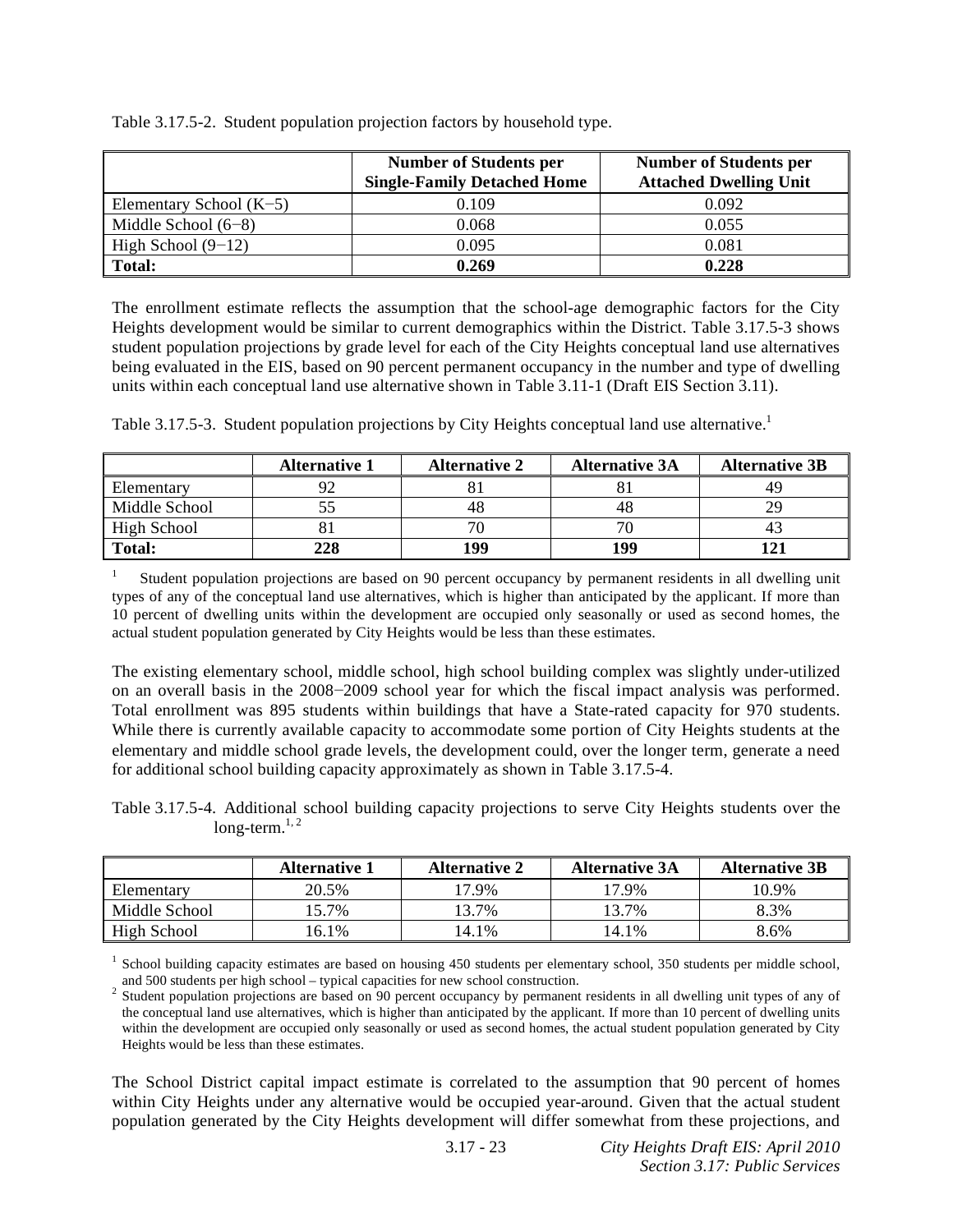that phased development of the project is proposed over 6 to 12 years, it may be necessary to evaluate the actual projected impact on classroom capacity on an annual basis. When it becomes clear that building capacities will be reached, the optimal solution would be to implement the District's Long-Range Facilities Plan; specifically, to embark on a capital improvement and expansion plan with voter approval of a bond measure (personal communication with Brian Twardoski, Director of Operations and Finance, Cle Elum-Roslyn School District, December 10, 2009). Capital cost requirements, revenues that would be generated by the development, and impact fees to fund the project impact on School District facilities are discussed in Draft EIS Section 3.19 and Table 3.19-17.

Other options to accommodate the additional students such as adding classrooms to the existing facilities or utilizing modular units to accommodate expansion would result in lower costs. The City Heights proportionate-share cost impact of adding classrooms is compared for each alternative in Draft EIS Section 3.19, Table 3.19-18.

School bus route design and transportation logistics are difficult to project. If the City Heights development were to generate approximately 200 students (considered to be a conservatively high estimate), it is likely that about 120 (60 percent) of these students would require school bus transportation. With school bus capacity at 65 students per bus, the City Heights development may generate a demand for up to 1.8 additional school buses. Given the general location and slopes within the proposed City Heights development, it is uncertain whether winter-time safety factors would allow school bus stops within the development. The District will require more information regarding proposed road surfaces, width, slope angle, aspect, intersections, and other factors before school bus transportation service determinations can be made (personal communication with Brian Twardoski, Cle Elum-Roslyn School District, July 14, 2009).

#### *MITIGATION MEASURES*

l

*Mitigation Measures Included in the Development Proposal*. Internal roadways, particularly the Main Access Roads and Collector Roads described in Draft EIS Section 2.9.4.3, would be designed to accommodate Cle Elum School District buses with student bus stops at appropriate locations. Because of low forecast traffic volumes on roadways internal to the City Heights development, it is expected that bus pullouts would not be needed since it would be safer to have the buses stop in-lane and hold all approaching and following traffic while students embark or disembark the bus.<sup>5</sup> Cul-de-sac turn-arounds designed for fire equipment would also accommodate the turn-around needs of school buses. Accommodations for school bus access would be the same with any action alternative, since the Cle Elum-Roslyn School District would serve the City Heights site regardless of the City or County jurisdiction in which the site is developed.

 If areas under construction have the potential to temporarily affect school bus routes within the project, the developer would be responsible for implementing measures to assure safe and reliable passage for school buses.

*Applicable Regulations*. Because of the lid on local tax revenues (imposed by RCW 84.52.0531), the School District can effectively fund the operational impacts of additional students by collecting proportionately more funds locally to fill the gap between expenditures and non-local support. As enrollment grows, non-local support will grow and the amount of local funding can increase proportionately under State funding formulas. In addition, the City Heights development would generate a larger tax base over which to spread the fixed cost of bond repayment (see additional discussion in the *Cle Elum City Heights Fiscal Analysis* [Property Counselors 2010], summarized in Draft EIS Section 3.19).

<sup>&</sup>lt;sup>5</sup> Concurrence received from the Cle Elum-Roslyn School District in the form of personal communication with Brian Twardoski, Director of Finance, Operations, and Athletics, March 3, 2010.